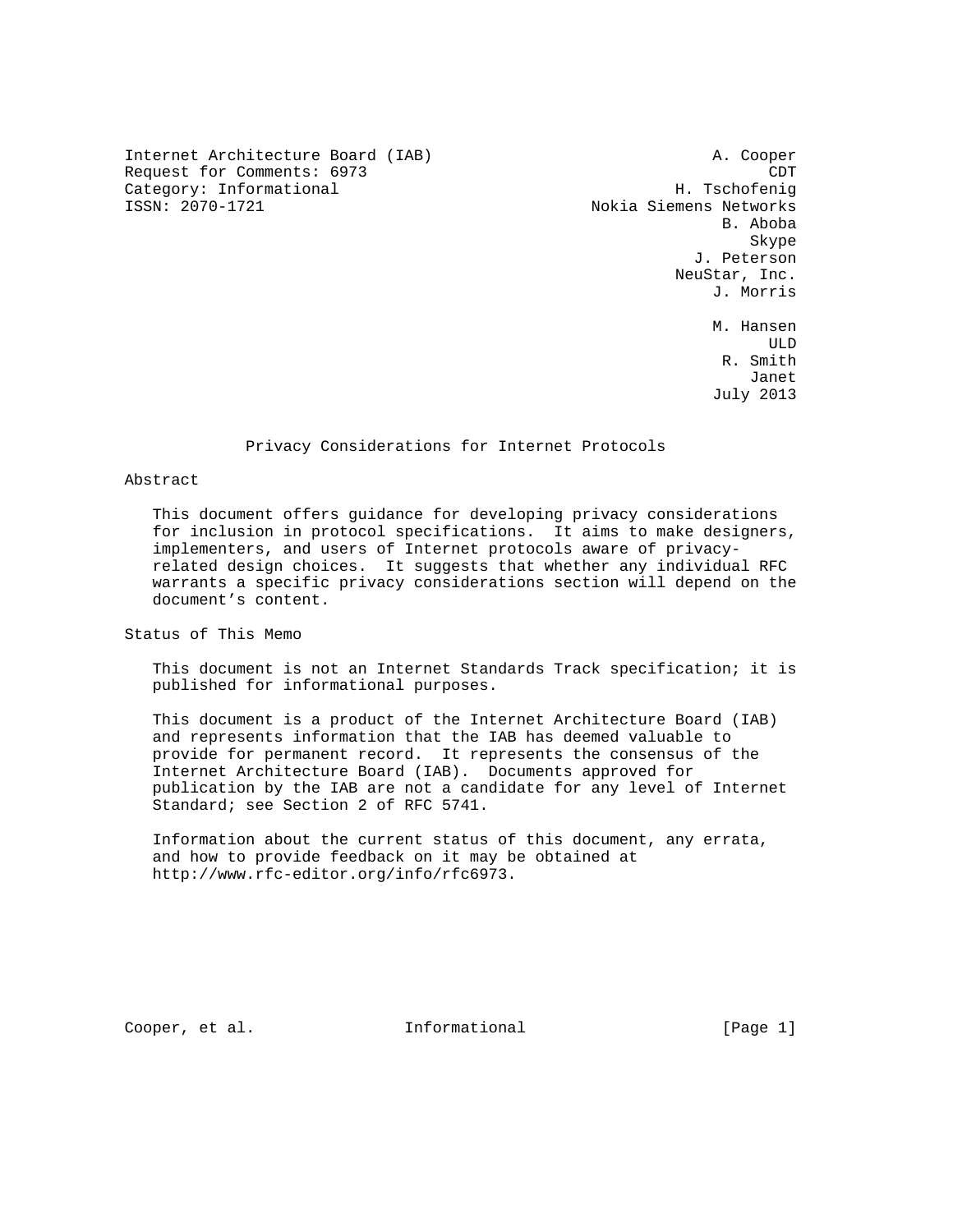# Copyright Notice

 Copyright (c) 2013 IETF Trust and the persons identified as the document authors. All rights reserved. This document is subject to BCP 78 and the IETF Trust's Legal Provisions Relating to IETF Documents (http://trustee.ietf.org/license-info) in effect on the date of

 publication of this document. Please review these documents carefully, as they describe your rights and restrictions with respect to this document.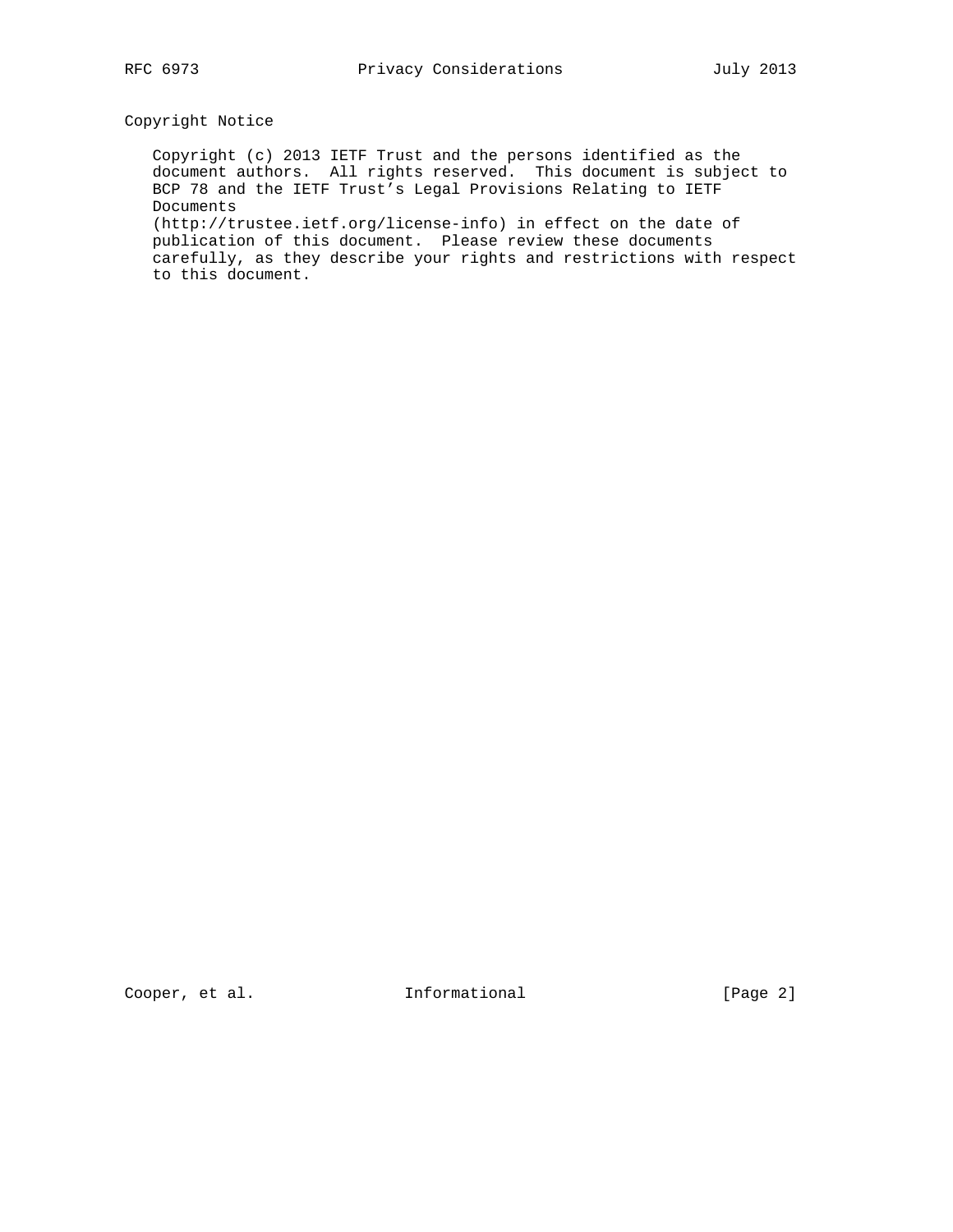# Table of Contents

| 1.             |                                                          |
|----------------|----------------------------------------------------------|
|                | 2. Scope of Privacy Implications of Internet Protocols 5 |
|                |                                                          |
|                |                                                          |
|                |                                                          |
|                |                                                          |
|                |                                                          |
|                |                                                          |
|                | 5.1. Combined Security-Privacy Threats 13                |
|                |                                                          |
|                | $5.1.2$ . Stored Data Compromise 14                      |
|                |                                                          |
|                |                                                          |
|                |                                                          |
|                |                                                          |
|                | 5.2.2.                                                   |
|                |                                                          |
|                |                                                          |
|                |                                                          |
|                |                                                          |
|                |                                                          |
|                |                                                          |
|                |                                                          |
|                | Identity Confidentiality 20<br>6.1.3.                    |
|                | 6.1.4. Data Minimization within Identity Management 21   |
|                |                                                          |
|                |                                                          |
| 7 <sub>1</sub> |                                                          |
|                |                                                          |
|                |                                                          |
|                |                                                          |
|                |                                                          |
| 8.             |                                                          |
|                |                                                          |
|                |                                                          |
|                | 11. IAB Members at the Time of Approval 32               |
|                |                                                          |

Cooper, et al. 1nformational [Page 3]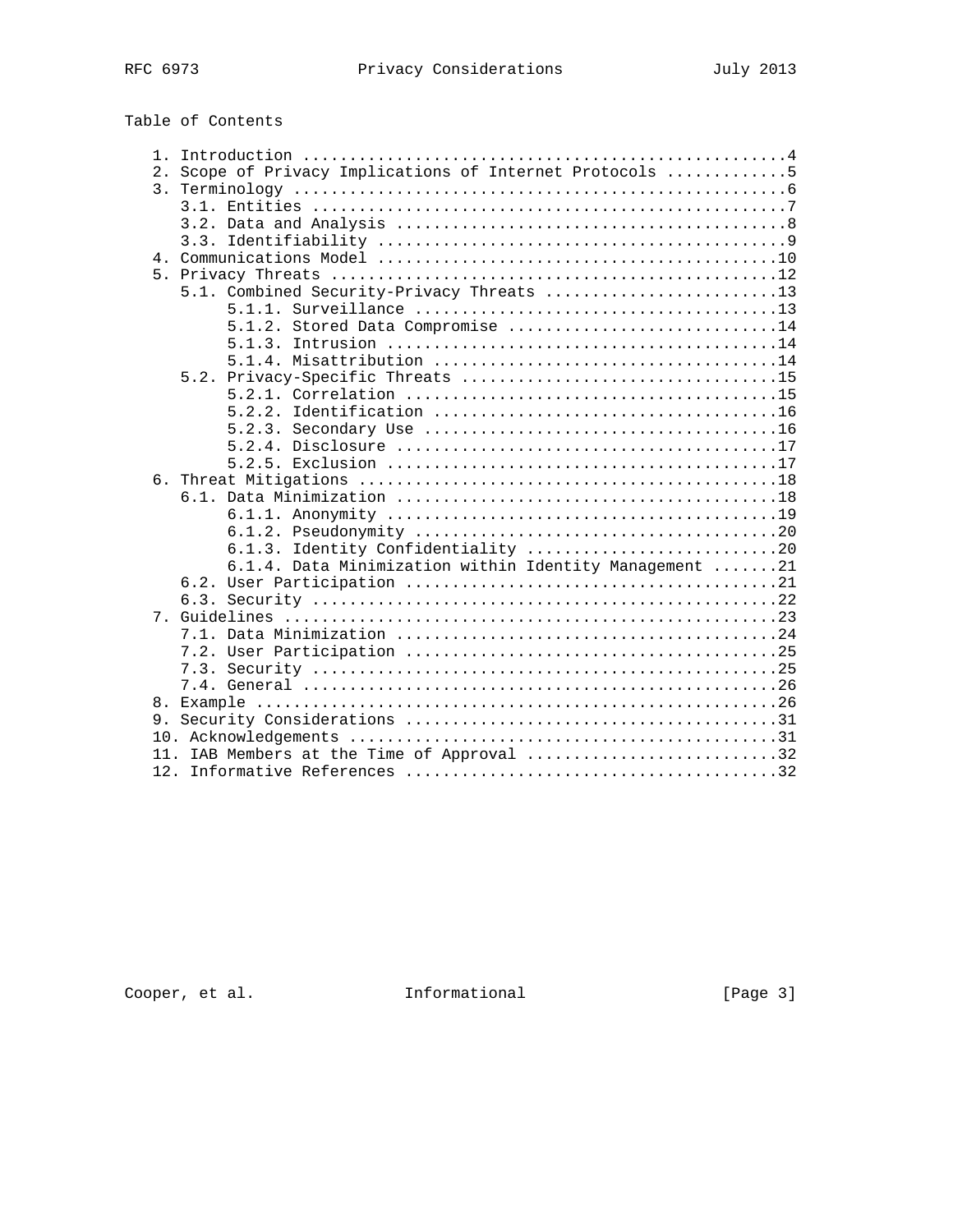#### 1. Introduction

 [RFC3552] provides detailed guidance to protocol designers about both how to consider security as part of protocol design and how to inform readers of protocol specifications about security issues. This document intends to provide a similar set of guidelines for considering privacy in protocol design.

 Privacy is a complicated concept with a rich history that spans many disciplines. With regard to data, often it is a concept applied to "personal data", commonly defined as information relating to an identified or identifiable individual. Many sets of privacy principles and privacy design frameworks have been developed in different forums over the years. These include the Fair Information Practices [FIPs], a baseline set of privacy protections pertaining to the collection and use of personal data (often based on the principles established in [OECD], for example), and the Privacy by Design concept, which provides high-level privacy guidance for systems design (see [PbD] for one example). The guidance provided in this document is inspired by this prior work, but it aims to be more concrete, pointing protocol designers to specific engineering choices that can impact the privacy of the individuals that make use of Internet protocols.

 Different people have radically different conceptions of what privacy means, both in general and as it relates to them personally [Westin]. Furthermore, privacy as a legal concept is understood differently in different jurisdictions. The guidance provided in this document is generic and can be used to inform the design of any protocol to be used anywhere in the world, without reference to specific legal frameworks.

 Whether any individual document warrants a specific privacy considerations section will depend on the document's content. Documents whose entire focus is privacy may not merit a separate section (for example, "Private Extensions to the Session Initiation Protocol (SIP) for Asserted Identity within Trusted Networks" [RFC3325]). For certain specifications, privacy considerations are a subset of security considerations and can be discussed explicitly in the security considerations section. Some documents will not require discussion of privacy considerations (for example, "Definition of the Opus Audio Codec" [RFC6716]). The guidance provided here can and should be used to assess the privacy considerations of protocol, architectural, and operational specifications and to decide whether those considerations are to be documented in a stand-alone section, within the security considerations section, or throughout the

Cooper, et al. 1nformational [Page 4]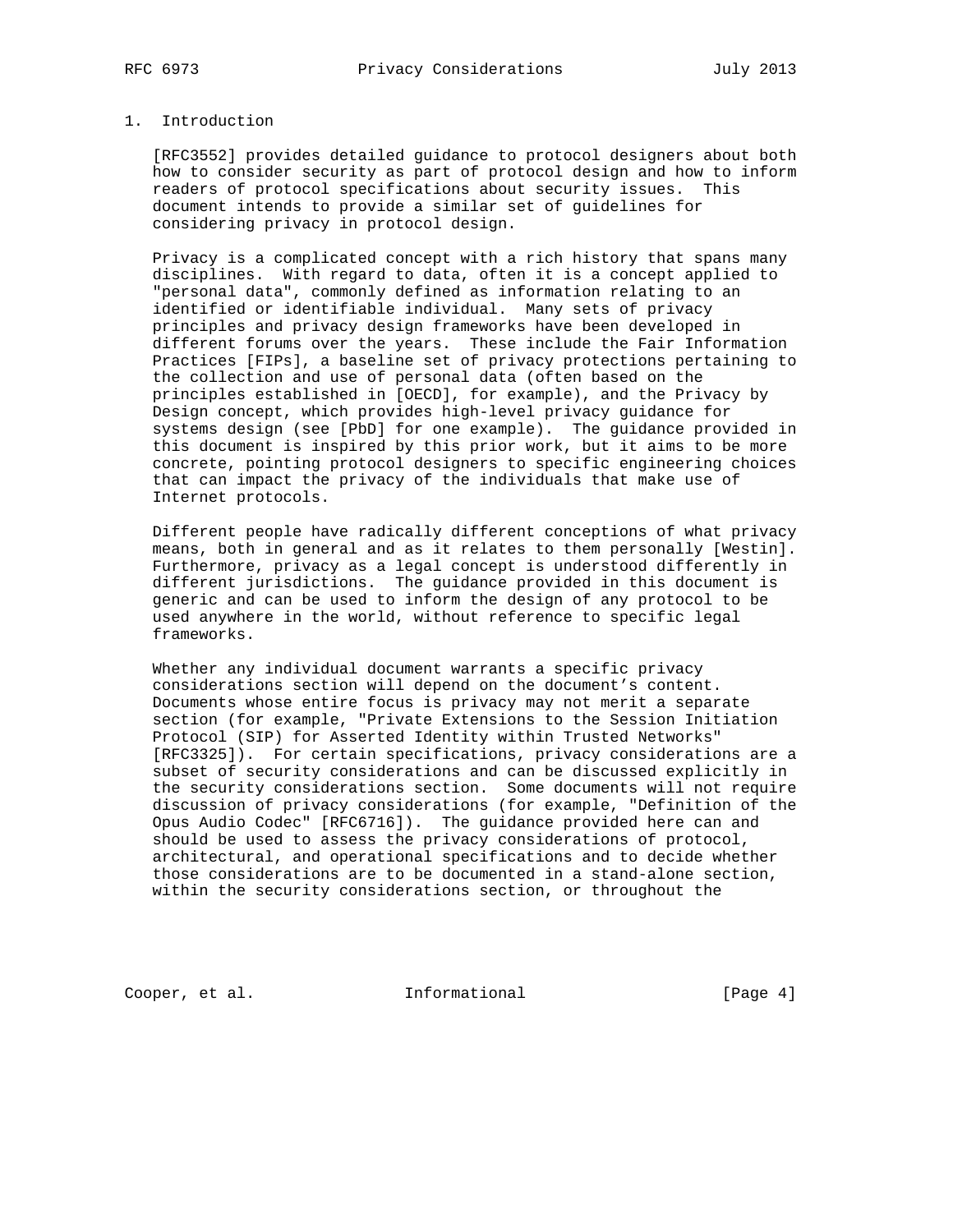document. The guidance provided here is meant to help the thought process of privacy analysis; it does not provide specific directions for how to write a privacy considerations section.

 This document is organized as follows. Section 2 describes the extent to which the guidance offered here is applicable within the IETF and within the larger Internet community. Section 3 explains the terminology used in this document. Section 4 reviews typical communications architectures to understand at which points there may be privacy threats. Section 5 discusses threats to privacy as they apply to Internet protocols. Section 6 outlines mitigations of those threats. Section 7 provides the guidelines for analyzing and documenting privacy considerations within IETF specifications. Section 8 examines the privacy characteristics of an IETF protocol to demonstrate the use of the guidance framework.

2. Scope of Privacy Implications of Internet Protocols

 Internet protocols are often built flexibly, making them useful in a variety of architectures, contexts, and deployment scenarios without requiring significant interdependency between disparately designed components. Although protocol designers often have a particular target architecture or set of architectures in mind at design time, it is not uncommon for architectural frameworks to develop later, after implementations exist and have been deployed in combination with other protocols or components to form complete systems.

 As a consequence, the extent to which protocol designers can foresee all of the privacy implications of a particular protocol at design time is limited. An individual protocol may be relatively benign on its own, and it may make use of privacy and security features at lower layers of the protocol stack (Internet Protocol Security, Transport Layer Security, and so forth) to mitigate the risk of attack. But when deployed within a larger system or used in a way not envisioned at design time, its use may create new privacy risks. Protocols are often implemented and deployed long after design time by different people than those who did the protocol design. The guidelines in Section 7 ask protocol designers to consider how their protocols are expected to interact with systems and information that exist outside the protocol bounds, but not to imagine every possible deployment scenario.

 Furthermore, in many cases the privacy properties of a system are dependent upon the complete system design where various protocols are combined together to form a product solution; the implementation, which includes the user interface design; and operational deployment practices, including default privacy settings and security processes of the company doing the deployment. These details are specific to

Cooper, et al. 1nformational [Page 5]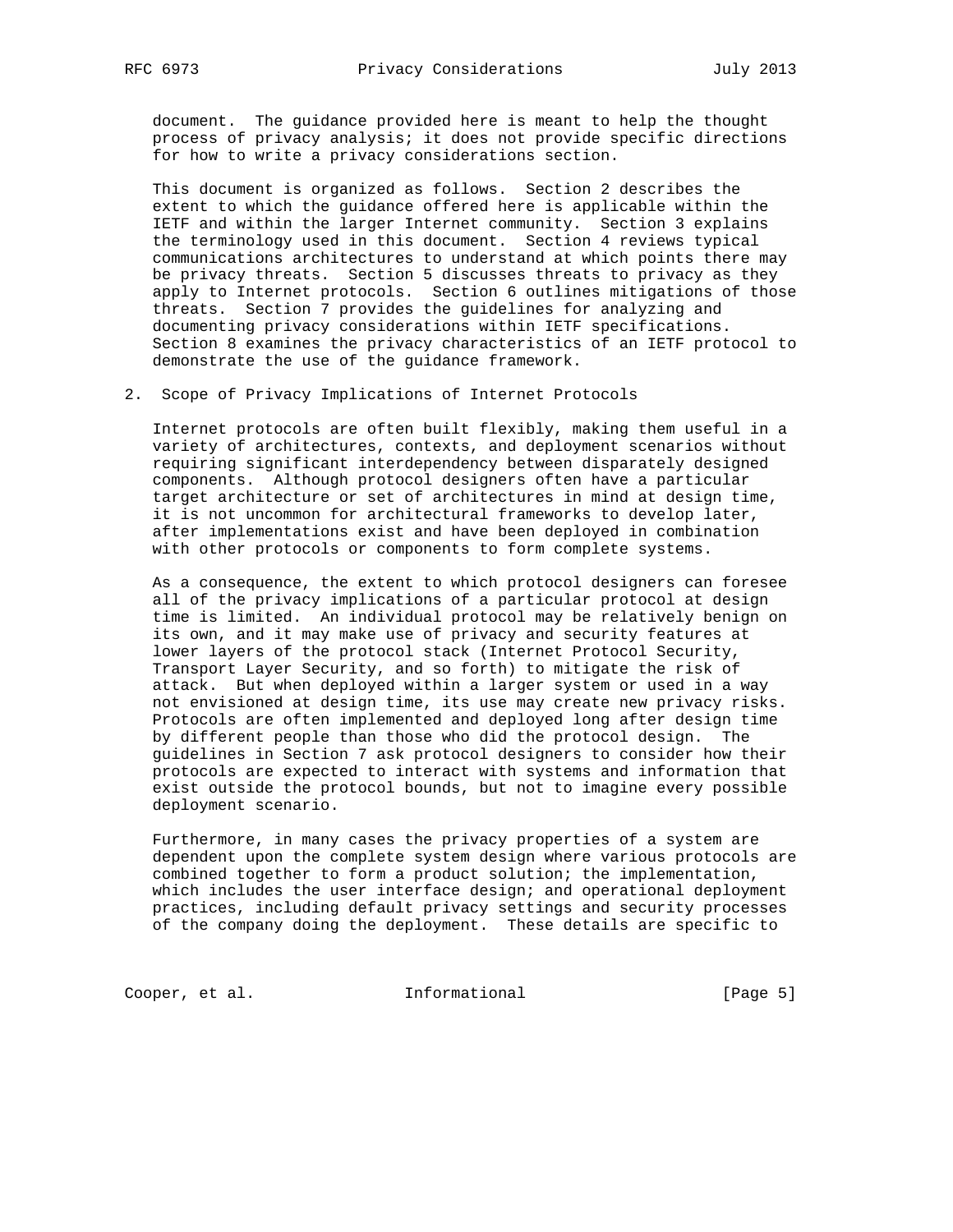particular instantiations and generally outside the scope of the work conducted in the IETF. The guidance provided here may be useful in making choices about these details, but its primary aim is to assist with the design, implementation, and operation of protocols.

 Transparency of data collection and use -- often effectuated through user interface design -- is normally relied on (whether rightly or wrongly) as a key factor in determining the privacy impact of a system. Although most IETF activities do not involve standardizing user interfaces or user-facing communications, in some cases, understanding expected user interactions can be important for protocol design. Unexpected user behavior may have an adverse impact on security and/or privacy.

 In sum, privacy issues, even those related to protocol development, go beyond the technical guidance discussed herein. As an example, consider HTTP [RFC2616], which was designed to allow the exchange of arbitrary data. A complete analysis of the privacy considerations for uses of HTTP might include what type of data is exchanged, how this data is stored, and how it is processed. Hence the analysis for an individual's static personal web page would be different than the use of HTTP for exchanging health records. A protocol designer working on HTTP extensions (such as Web Distributed Authoring and Versioning (WebDAV) [RFC4918]) is not expected to describe the privacy risks derived from all possible usage scenarios, but rather the privacy properties specific to the extensions and any particular uses of the extensions that are expected and foreseen at design time.

3. Terminology

 This section defines basic terms used in this document, with references to pre-existing definitions as appropriate. As in [RFC4949], each entry is preceded by a dollar sign (\$) and a space for automated searching. Note that this document does not try to attempt to define the term 'privacy' with a brief definition. Instead, privacy is the sum of what is contained in this document. We therefore follow the approach taken by [RFC3552]. Examples of several different brief definitions are provided in [RFC4949].

Cooper, et al. 1nformational [Page 6]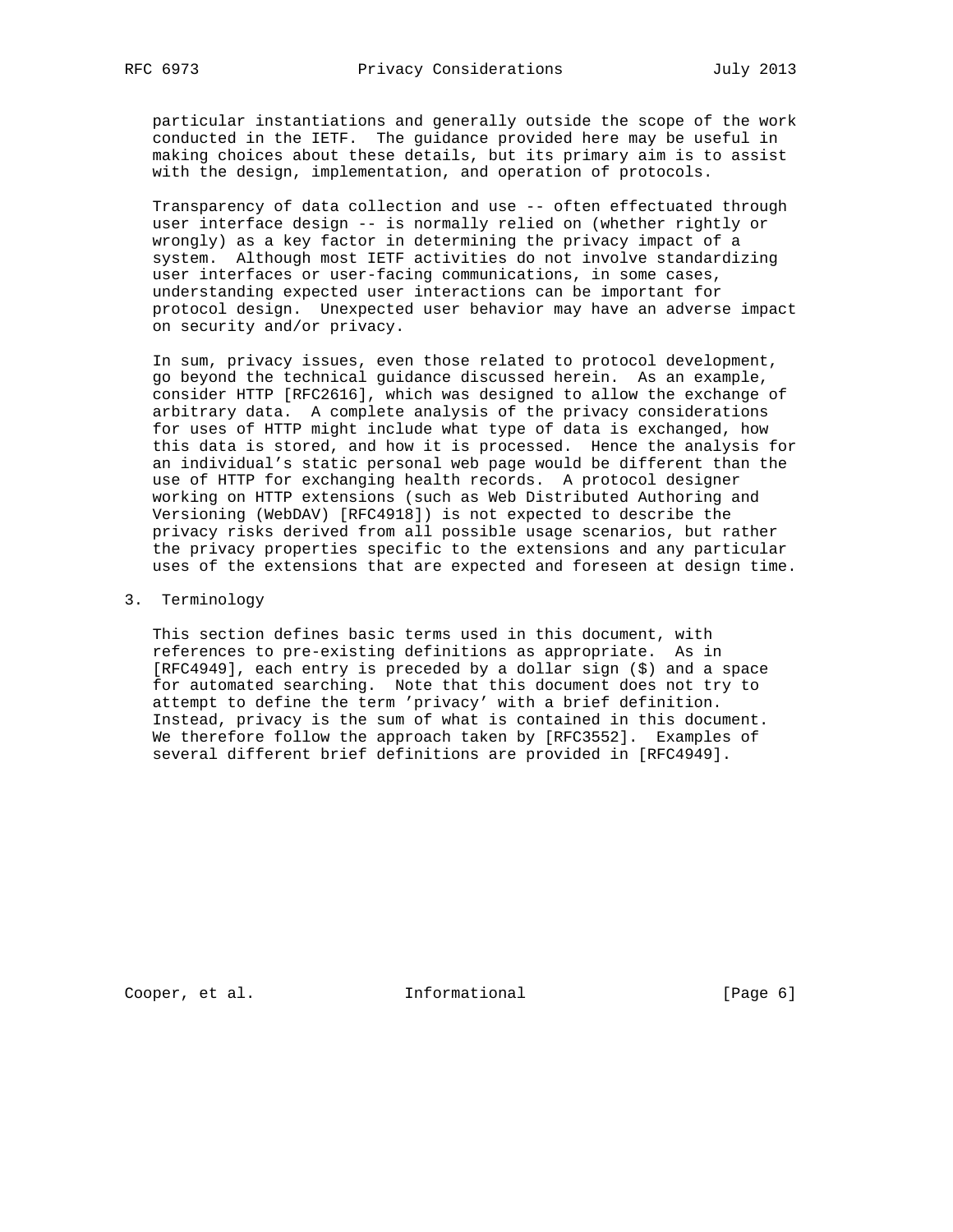# 3.1. Entities

Several of these terms are further elaborated in Section 4.

- \$ Attacker: An entity that works against one or more privacy protection goals. Unlike observers, attackers' behavior is unauthorized.
- \$ Eavesdropper: A type of attacker that passively observes an initiator's communications without the initiator's knowledge or authorization. See [RFC4949].
- \$ Enabler: A protocol entity that facilitates communication between an initiator and a recipient without being directly in the communications path.
- \$ Individual: A human being.
- \$ Initiator: A protocol entity that initiates communications with a recipient.
- \$ Intermediary: A protocol entity that sits between the initiator and the recipient and is necessary for the initiator and recipient to communicate. Unlike an eavesdropper, an intermediary is an entity that is part of the communication architecture and therefore at least tacitly authorized. For example, a SIP [RFC3261] proxy is an intermediary in the SIP architecture.
- \$ Observer: An entity that is able to observe and collect information from communications, potentially posing privacy threats, depending on the context. As defined in this document, initiators, recipients, intermediaries, and enablers can all be observers. Observers are distinguished from eavesdroppers by being at least tacitly authorized.
- \$ Recipient: A protocol entity that receives communications from an initiator.

Cooper, et al. 1nformational [Page 7]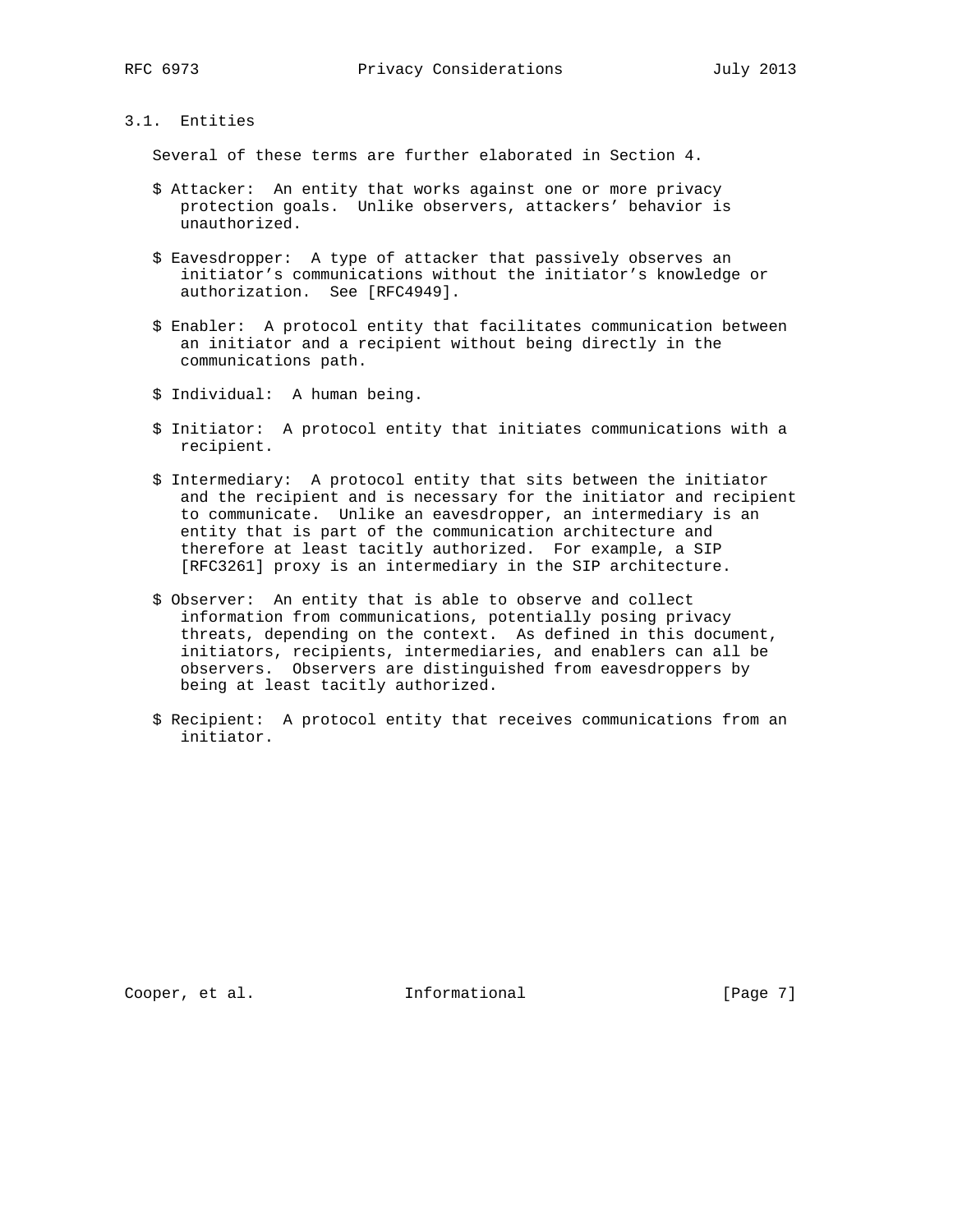#### 3.2. Data and Analysis

- \$ Attack: An intentional act by which an entity attempts to violate an individual's privacy. See [RFC4949].
- \$ Correlation: The combination of various pieces of information that relate to an individual or that obtain that characteristic when combined.
- \$ Fingerprint: A set of information elements that identifies a device or application instance.
- \$ Fingerprinting: The process of an observer or attacker uniquely identifying (with a sufficiently high probability) a device or application instance based on multiple information elements communicated to the observer or attacker. See [EFF].
- \$ Item of Interest (IOI): Any data item that an observer or attacker might be interested in. This includes attributes, identifiers, identities, communications content, and the fact that a communication interaction has taken place.
- \$ Personal Data: Any information relating to an individual who can be identified, directly or indirectly.
- \$ (Protocol) Interaction: A unit of communication within a particular protocol. A single interaction may be comprised of a single message between an initiator and recipient or multiple messages, depending on the protocol.
- \$ Traffic Analysis: The inference of information from observation of traffic flows (presence, absence, amount, direction, timing, packet size, packet composition, and/or frequency), even if flows are encrypted. See [RFC4949].
- \$ Undetectability: The inability of an observer or attacker to sufficiently distinguish whether an item of interest exists or not.
- \$ Unlinkability: Within a particular set of information, the inability of an observer or attacker to distinguish whether two items of interest are related or not (with a high enough degree of probability to be useful to the observer or attacker).

Cooper, et al. 1nformational [Page 8]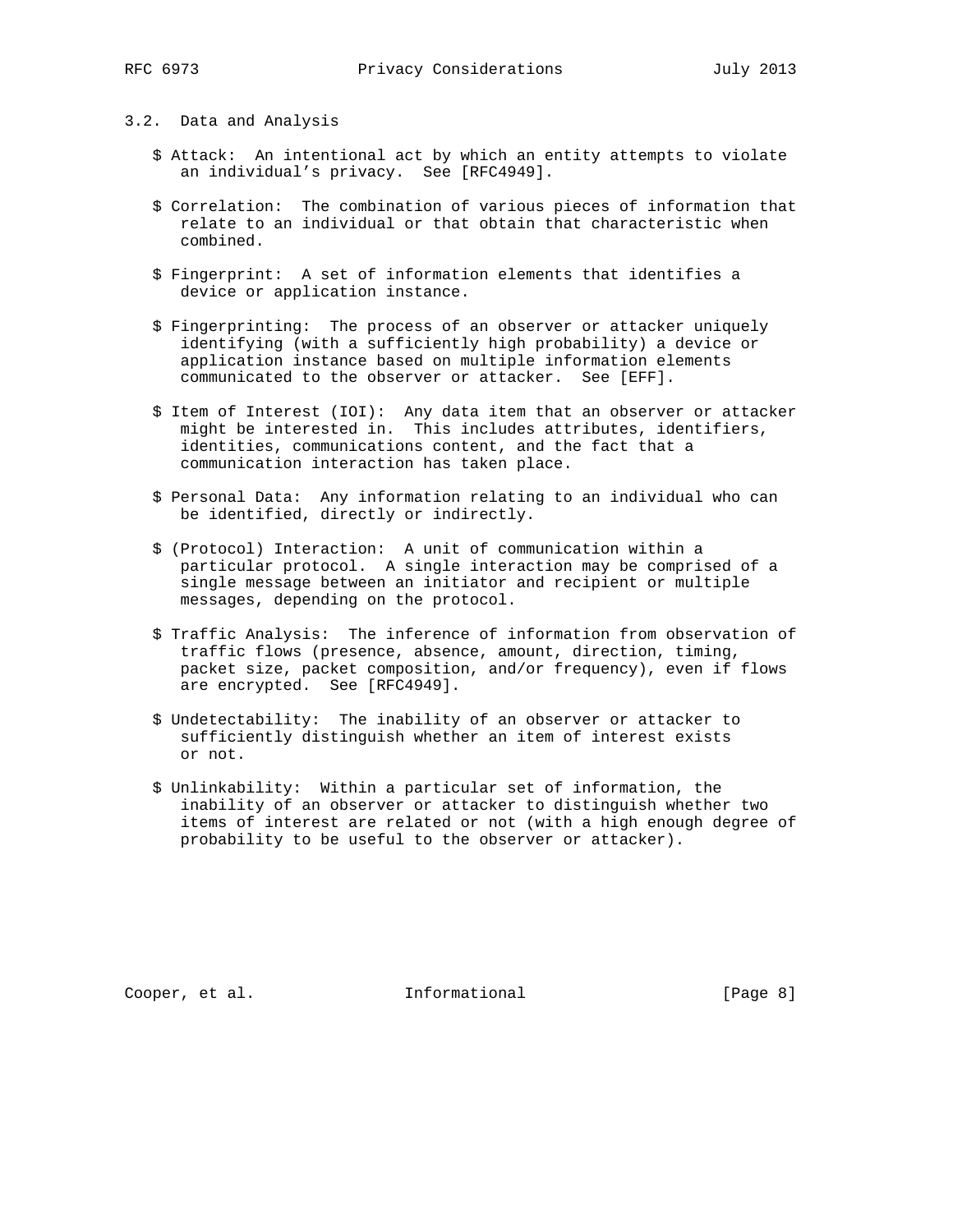### 3.3. Identifiability

- \$ Anonymity: The state of being anonymous.
- \$ Anonymity Set: A set of individuals that have the same attributes, making them indistinguishable from each other from the perspective of a particular attacker or observer.
- \$ Anonymous: A state of an individual in which an observer or attacker cannot identify the individual within a set of other individuals (the anonymity set).
- \$ Attribute: A property of an individual.
- \$ Identifiability: The extent to which an individual is identifiable.
- \$ Identifiable: A property in which an individual's identity is capable of being known to an observer or attacker.
- \$ Identification: The linking of information to a particular individual to infer an individual's identity or to allow the inference of an individual's identity in some context.
- \$ Identified: A state in which an individual's identity is known.
- \$ Identifier: A data object uniquely referring to a specific identity of a protocol entity or individual in some context. See [RFC4949]. Identifiers can be based upon natural names - official names, personal names, and/or nicknames -- or can be artificial (for example, x9z32vb). However, identifiers are by definition unique within their context of use, while natural names are often not unique.
- \$ Identity: Any subset of an individual's attributes, including names, that identifies the individual within a given context. Individuals usually have multiple identities for use in different contexts.
- \$ Identity Confidentiality: A property of an individual where only the recipient can sufficiently identify the individual within a set of other individuals. This can be a desirable property of authentication protocols.
- \$ Identity Provider: An entity (usually an organization) that is responsible for establishing, maintaining, securing, and vouching for the identities associated with individuals.

Cooper, et al. 1nformational [Page 9]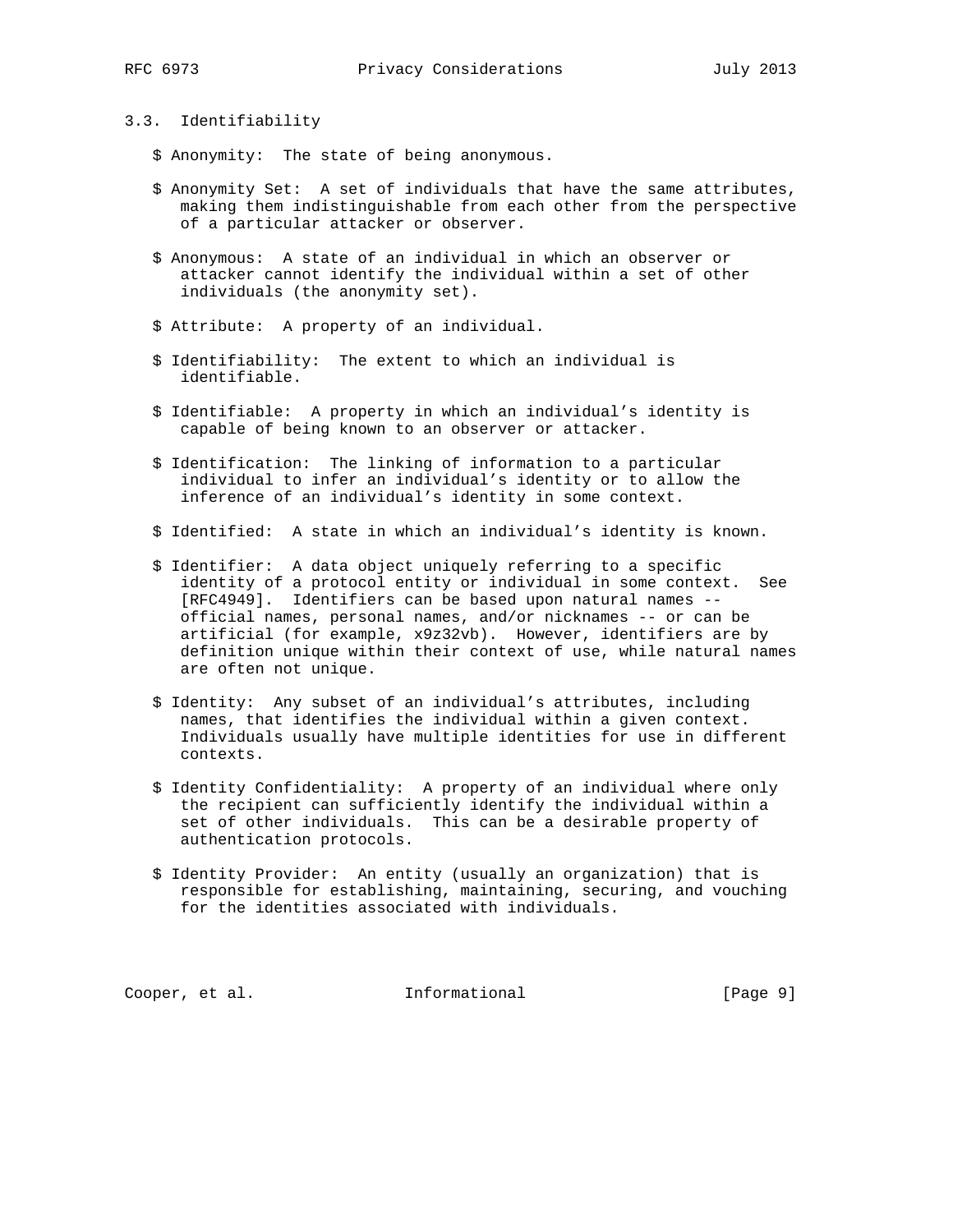- \$ Official Name: A personal name for an individual that is registered in some official context (for example, the name on an individual's birth certificate). Official names are often not unique.
- \$ Personal Name: A natural name for an individual. Personal names are often not unique and often comprise given names in combination with a family name. An individual may have multiple personal names at any time and over a lifetime, including official names. From a technological perspective, it cannot always be determined whether a given reference to an individual is, or is based upon, the individual's personal name(s) (see Pseudonym).
- \$ Pseudonym: A name assumed by an individual in some context, unrelated to the individual's personal names known by others in that context, with an intent of not revealing the individual's identities associated with his or her other names. Pseudonyms are often not unique.
- \$ Pseudonymity: The state of being pseudonymous.
- \$ Pseudonymous: A property of an individual in which the individual is identified by a pseudonym.
- \$ Real Name: See Personal Name and Official Name.
- \$ Relying Party: An entity that relies on assertions of individuals' identities from identity providers in order to provide services to individuals. In effect, the relying party delegates aspects of identity management to the identity provider(s). Such delegation requires protocol exchanges, trust, and a common understanding of semantics of information exchanged between the relying party and the identity provider.
- 4. Communications Model

 To understand attacks in the privacy-harm sense, it is helpful to consider the overall communication architecture and different actors' roles within it. Consider a protocol entity, the "initiator", that initiates communication with some recipient. Privacy analysis is most relevant for protocols with use cases in which the initiator acts on behalf of an individual (or different individuals at different times). It is this individual whose privacy is potentially threatened (although in some instances an initiator communicates information about another individual, in which case both of their privacy interests will be implicated).

Cooper, et al. 1nformational [Page 10]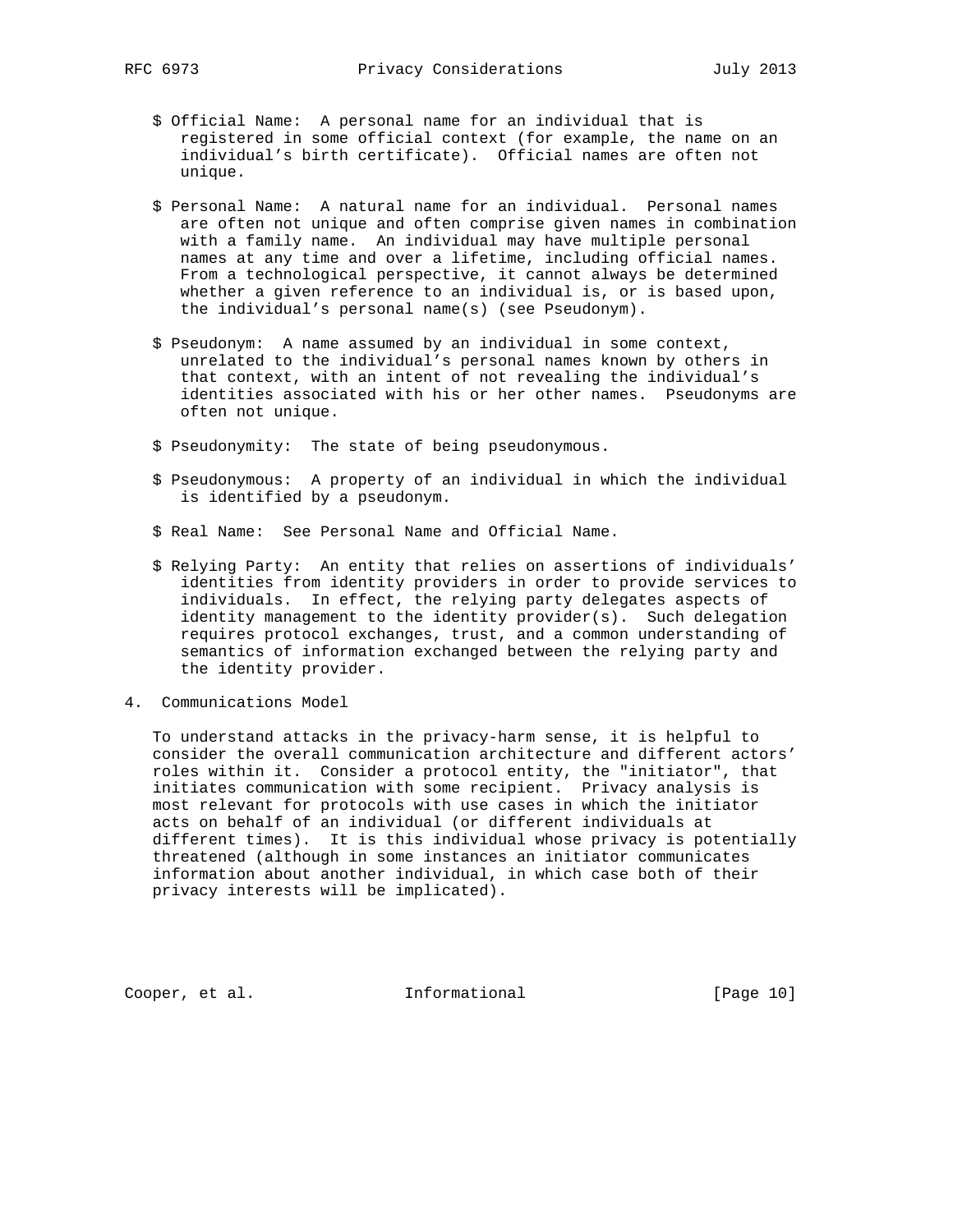Communications may be direct between the initiator and the recipient, or they may involve an application-layer intermediary (such as a proxy, cache, or relay) that is necessary for the two parties to communicate. In some cases, this intermediary stays in the communication path for the entire duration of the communication; sometimes it is only used for communication establishment, for either inbound or outbound communication. In some cases, there may be a series of intermediaries that are traversed. At lower layers, additional entities involved in packet forwarding may interfere with privacy protection goals as well.

 Some communications tasks require multiple protocol interactions with different entities. For example, a request to an HTTP server may be preceded by an interaction between the initiator and an Authentication, Authorization, and Accounting (AAA) server for network access and to a Domain Name System (DNS) server for name resolution. In this case, the HTTP server is the recipient and the other entities are enablers of the initiator-to-recipient communication. Similarly, a single communication with the recipient might generate further protocol interactions between either the initiator or the recipient and other entities, and the roles of the entities might change with each interaction. For example, an HTTP request might trigger interactions with an authentication server or with other resource servers wherein the recipient becomes an initiator in those later interactions.

 Thus, when conducting privacy analysis of an architecture that involves multiple communications phases, the entities involved may take on different -- or opposing -- roles from a privacy considerations perspective in each phase. Understanding the privacy implications of the architecture as a whole may require a separate analysis of each phase.

 Protocol design is often predicated on the notion that recipients, intermediaries, and enablers are assumed to be authorized to receive and handle data from initiators. As [RFC3552] explains, "we assume that the end systems engaging in a protocol exchange have not themselves been compromised". However, privacy analysis requires questioning this assumption, since systems are often compromised for the purpose of obtaining personal data.

 Although recipients, intermediaries, and enablers may not generally be considered as attackers, they may all pose privacy threats (depending on the context) because they are able to observe, collect, process, and transfer privacy-relevant data. These entities are collectively described below as "observers" to distinguish them from traditional attackers. From a privacy perspective, one important

Cooper, et al. 1nformational [Page 11]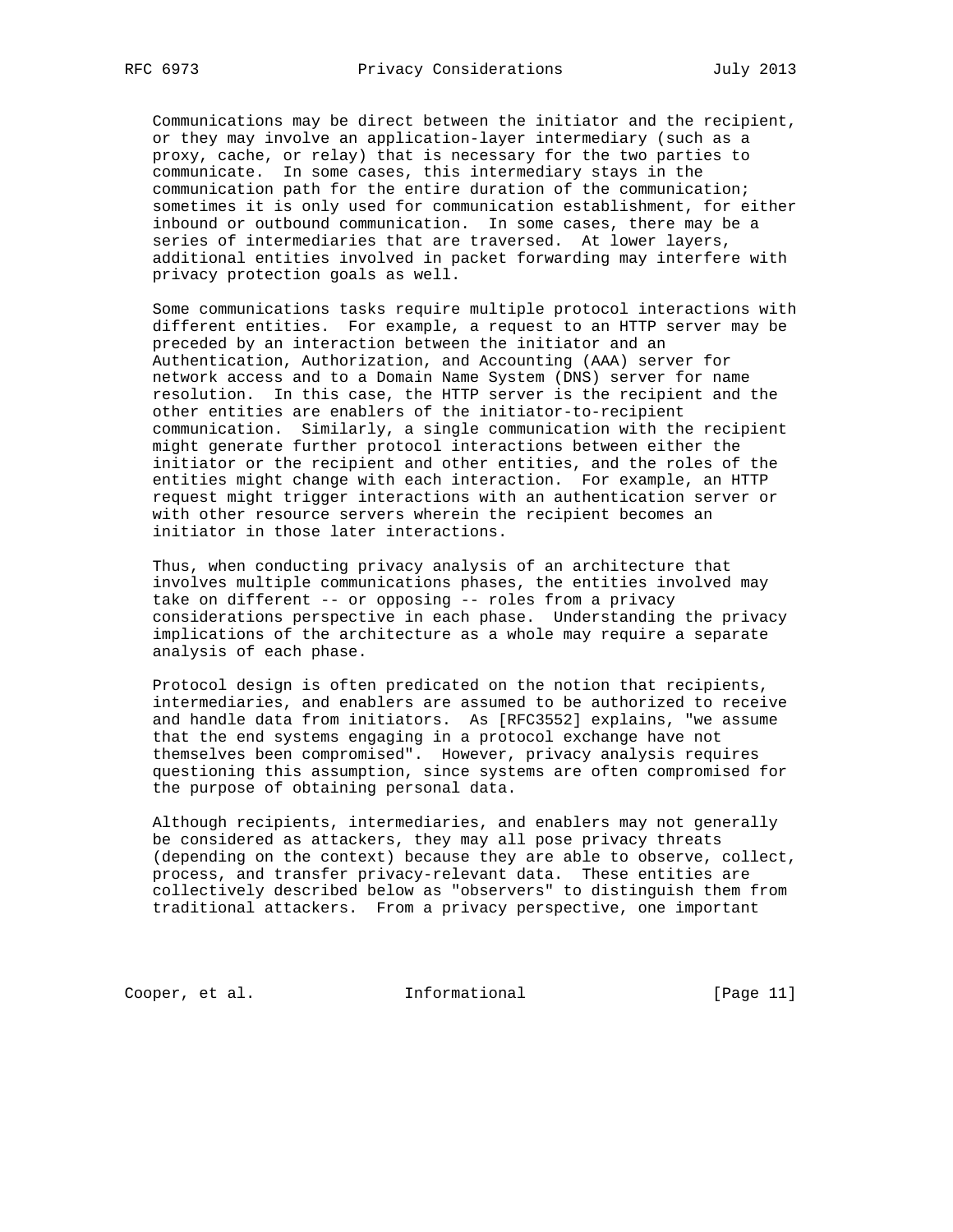type of attacker is an eavesdropper: an entity that passively observes the initiator's communications without the initiator's knowledge or authorization.

 The threat descriptions in the next section explain how observers and attackers might act to harm individuals' privacy. Different kinds of attacks may be feasible at different points in the communications path. For example, an observer could mount surveillance or identification attacks between the initiator and intermediary, or instead could surveil an enabler (e.g., by observing DNS queries from the initiator).

5. Privacy Threats

 Privacy harms come in a number of forms, including harms to financial standing, reputation, solitude, autonomy, and safety. A victim of identity theft or blackmail, for example, may suffer a financial loss as a result. Reputational harm can occur when disclosure of information about an individual, whether true or false, subjects that individual to stigma, embarrassment, or loss of personal dignity. Intrusion or interruption of an individual's life or activities can harm the individual's ability to be left alone. When individuals or their activities are monitored, exposed, or at risk of exposure, those individuals may be stifled from expressing themselves, associating with others, and generally conducting their lives freely. They may also feel a general sense of unease, in that it is "creepy" to be monitored or to have data collected about them. In cases where such monitoring is for the purpose of stalking or violence (for example, monitoring communications to or from a domestic abuse shelter), it can put individuals in physical danger.

 This section lists common privacy threats (drawing liberally from [Solove], as well as [CoE]), showing how each of them may cause individuals to incur privacy harms and providing examples of how these threats can exist on the Internet. This threat modeling is inspired by security threat analysis. Although it is not a perfect fit for assessing privacy risks in Internet protocols and systems, no better methodology has been developed to date.

 Some privacy threats are already considered in Internet protocols as a matter of routine security analysis. Others are more pure privacy threats that existing security considerations do not usually address. The threats described here are divided into those that may also be considered security threats and those that are primarily privacy threats.

Cooper, et al. 1nformational [Page 12]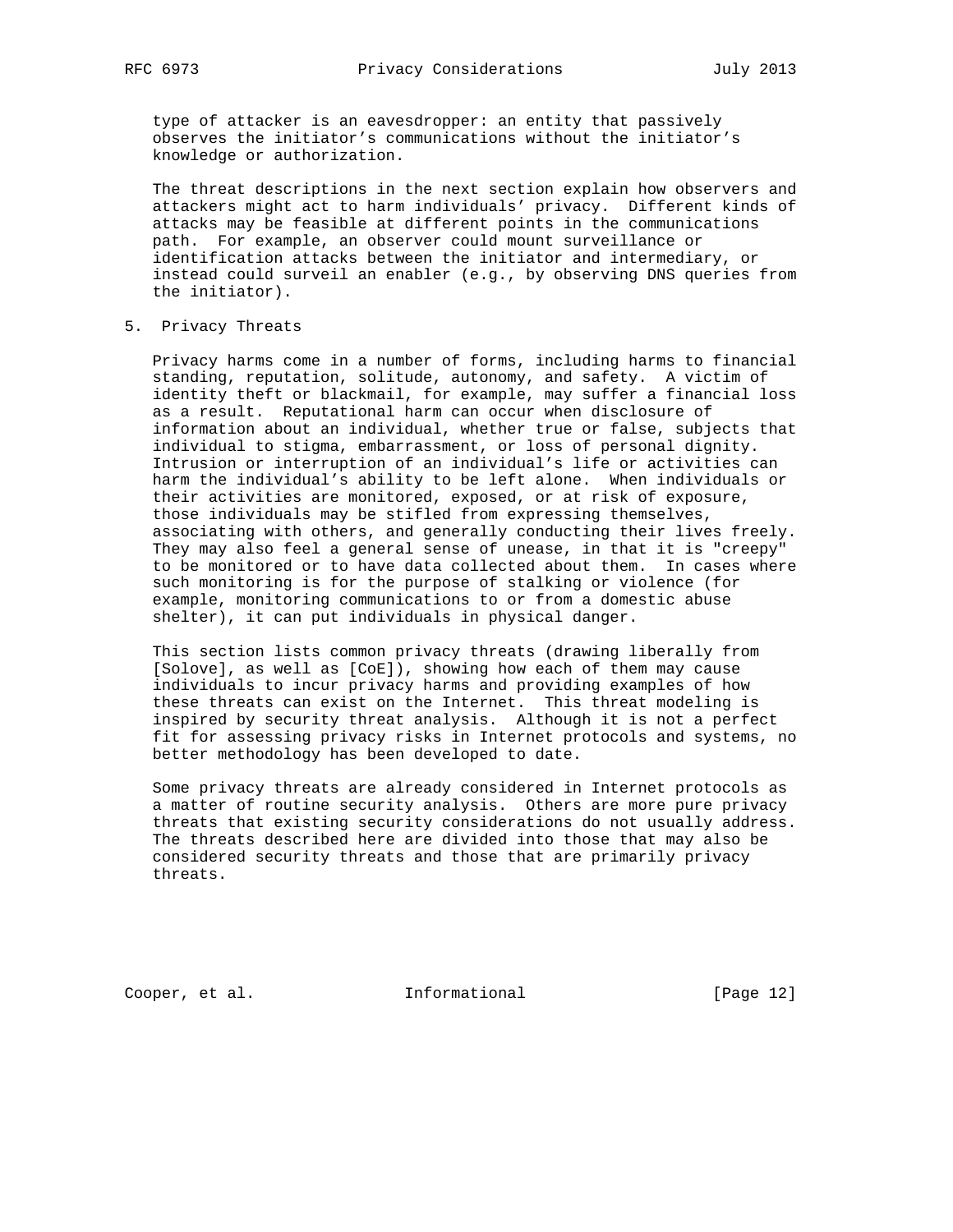Note that an individual's awareness of and consent to the practices described below may change an individual's perception of and concern for the extent to which they threaten privacy. If an individual authorizes surveillance of his own activities, for example, the individual may be able to take actions to mitigate the harms associated with it or may consider the risk of harm to be tolerable.

#### 5.1. Combined Security-Privacy Threats

#### 5.1.1. Surveillance

 Surveillance is the observation or monitoring of an individual's communications or activities. The effects of surveillance on the individual can range from anxiety and discomfort to behavioral changes such as inhibition and self-censorship, and even to the perpetration of violence against the individual. The individual need not be aware of the surveillance for it to impact his or her privacy -- the possibility of surveillance may be enough to harm individual autonomy.

 Surveillance can impact privacy, even if the individuals being surveilled are not identifiable or if their communications are encrypted. For example, an observer or eavesdropper that conducts traffic analysis may be able to determine what type of traffic is present (real-time communications or bulk file transfers, for example) or which protocols are in use, even if the observed communications are encrypted or the communicants are unidentifiable. This kind of surveillance can adversely impact the individuals involved by causing them to become targets for further investigation or enforcement activities. It may also enable attacks that are specific to the protocol, such as redirection to a specialized interception point or protocol-specific denials of service. Protocols that use predictable packet sizes or timing or include fixed tokens at predictable offsets within a packet can facilitate this kind of surveillance.

 Surveillance can be conducted by observers or eavesdroppers at any point along the communications path. Confidentiality protections (as discussed in Section 3 of [RFC3552]) are necessary to prevent surveillance of the content of communications. To prevent traffic analysis or other surveillance of communications patterns, other measures may be necessary, such as [Tor].

Cooper, et al. 1nformational [Page 13]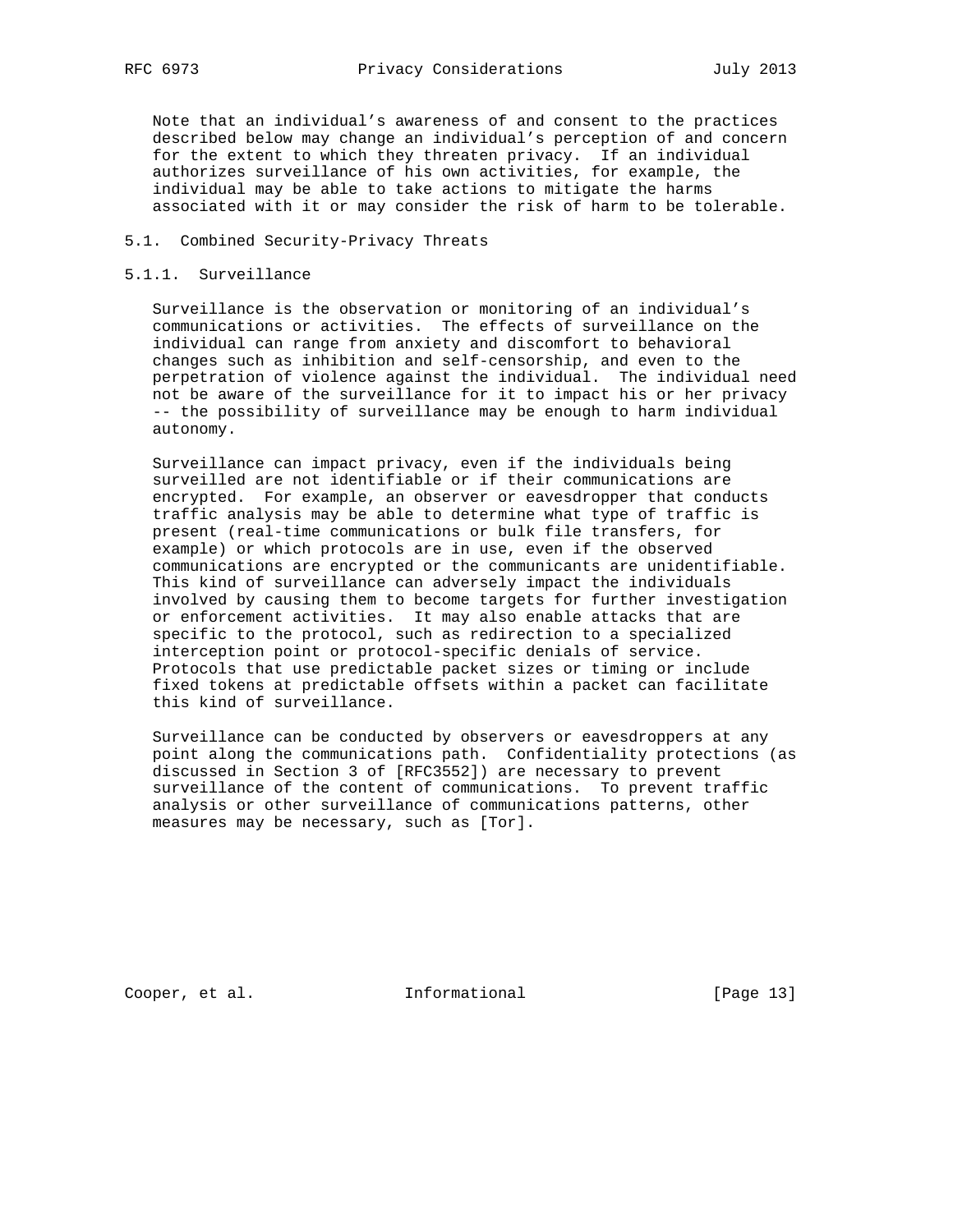#### 5.1.2. Stored Data Compromise

 End systems that do not take adequate measures to secure stored data from unauthorized or inappropriate access expose individuals to potential financial, reputational, or physical harm.

 Protecting against stored data compromise is typically outside the scope of IETF protocols. However, a number of common protocol functions -- key management, access control, or operational logging, for example -- require the storage of data about initiators of communications. When requiring or recommending that information about initiators or their communications be stored or logged by end systems (see, e.g., RFC 6302 [RFC6302]), it is important to recognize the potential for that information to be compromised and for that potential to be weighed against the benefits of data storage. Any recipient, intermediary, or enabler that stores data may be vulnerable to compromise. (Note that stored data compromise is distinct from purposeful disclosure, which is discussed in Section 5.2.4.)

#### 5.1.3. Intrusion

 Intrusion consists of invasive acts that disturb or interrupt one's life or activities. Intrusion can thwart individuals' desires to be left alone, sap their time or attention, or interrupt their activities. This threat is focused on intrusion into one's life rather than direct intrusion into one's communications. The latter is captured in Section 5.1.1.

 Unsolicited messages and denial-of-service attacks are the most common types of intrusion on the Internet. Intrusion can be perpetrated by any attacker that is capable of sending unwanted traffic to the initiator.

# 5.1.4. Misattribution

 Misattribution occurs when data or communications related to one individual are attributed to another. Misattribution can result in adverse reputational, financial, or other consequences for individuals that are misidentified.

 Misattribution in the protocol context comes as a result of using inadequate or insecure forms of identity or authentication, and is sometimes related to spoofing. For example, as [RFC6269] notes, abuse mitigation is often conducted on the basis of the source IP address, such that connections from individual IP addresses may be prevented or temporarily blacklisted if abusive activity is determined to be sourced from those addresses. However, in the case

Cooper, et al. 1nformational [Page 14]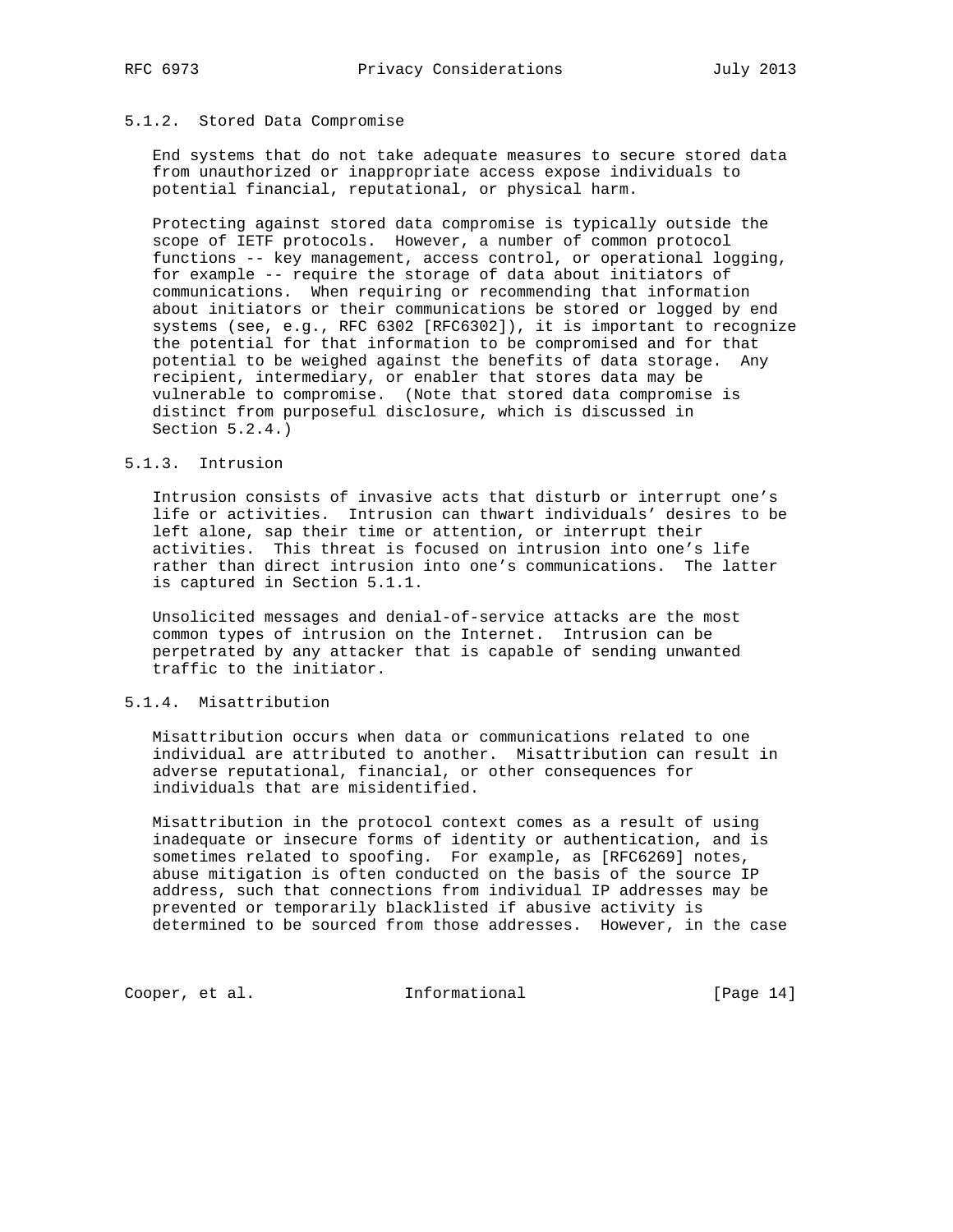where a single IP address is shared by multiple individuals, those penalties may be suffered by all individuals sharing the address, even if they were not involved in the abuse. This threat can be mitigated by using identity management mechanisms with proper forms of authentication (ideally with cryptographic properties) so that actions can be attributed uniquely to an individual to provide the basis for accountability without generating false positives.

#### 5.2. Privacy-Specific Threats

#### 5.2.1. Correlation

 Correlation is the combination of various pieces of information related to an individual or that obtain that characteristic when combined. Correlation can defy people's expectations of the limits of what others know about them. It can increase the power that those doing the correlating have over individuals as well as correlators' ability to pass judgment, threatening individual autonomy and reputation.

 Correlation is closely related to identification. Internet protocols can facilitate correlation by allowing individuals' activities to be tracked and combined over time. The use of persistent or infrequently replaced identifiers at any layer of the stack can facilitate correlation. For example, an initiator's persistent use of the same device ID, certificate, or email address across multiple interactions could allow recipients (and observers) to correlate all of the initiator's communications over time.

 As an example, consider Transport Layer Security (TLS) session resumption [RFC5246] or TLS session resumption without server-side state [RFC5077]. In RFC 5246 [RFC5246], a server provides the client with a session\_id in the ServerHello message and caches the master\_secret for later exchanges. When the client initiates a new connection with the server, it re-uses the previously obtained session\_id in its ClientHello message. The server agrees to resume the session by using the same session\_id and the previously stored master\_secret for the generation of the TLS Record Layer security association. RFC 5077 [RFC5077] borrows from the session resumption design idea, but the server encapsulates all state information into a ticket instead of caching it. An attacker who is able to observe the protocol exchanges between the TLS client and the TLS server is able to link the initial exchange to subsequently resumed TLS sessions when the session\_id and the ticket are exchanged in the clear (which is the case with data exchanged in the initial handshake messages).

Cooper, et al. 1nformational [Page 15]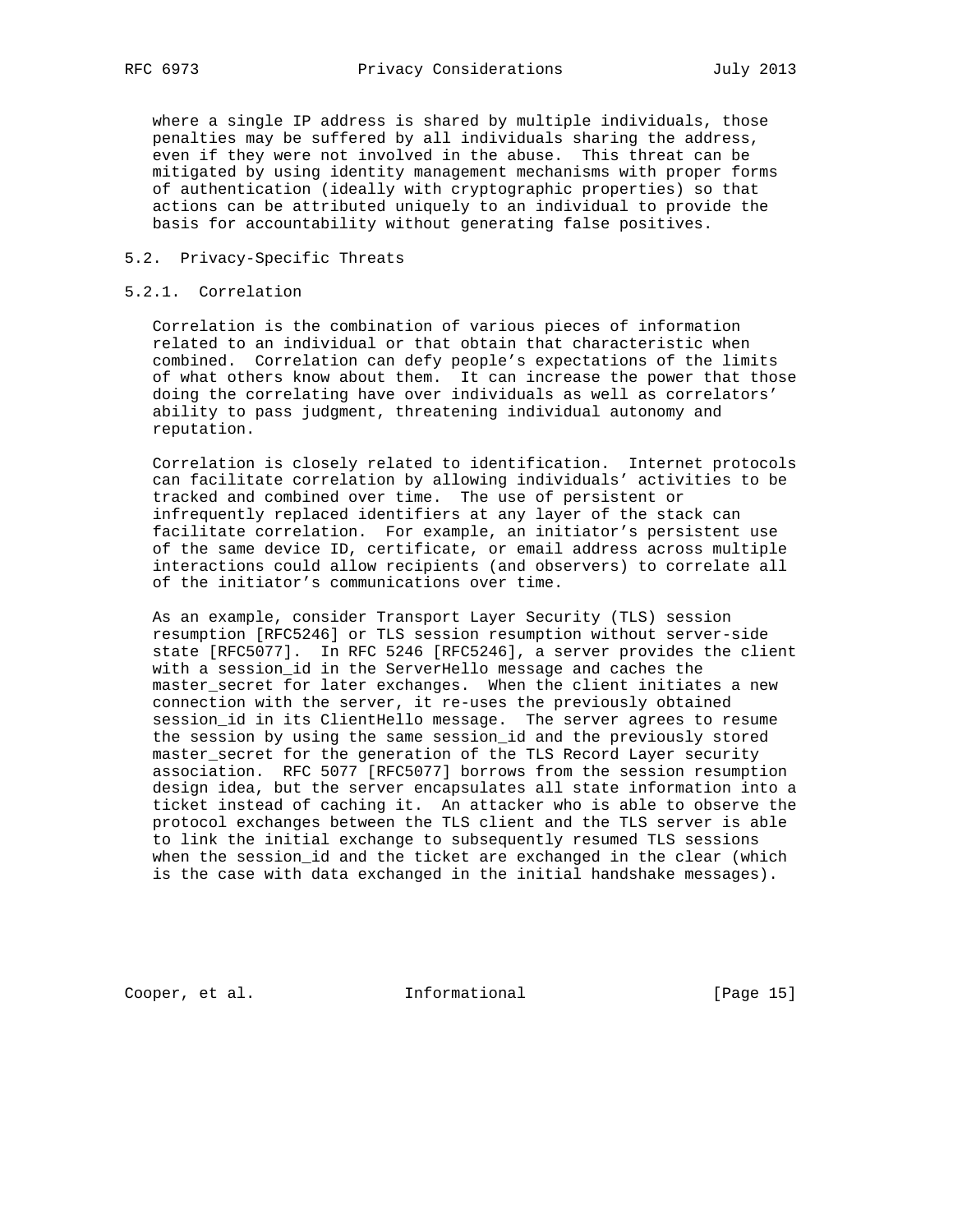In theory, any observer or attacker that receives an initiator's communications can engage in correlation. The extent of the potential for correlation will depend on what data the entity receives from the initiator and has access to otherwise. Often, intermediaries only require a small amount of information for message routing and/or security. In theory, protocol mechanisms could ensure that end-to-end information is not made accessible to these entities, but in practice the difficulty of deploying end-to-end security procedures, additional messaging or computational overhead, and other business or legal requirements often slow or prevent the deployment of end-to-end security mechanisms, giving intermediaries greater exposure to initiators' data than is strictly necessary from a technical point of view.

# 5.2.2. Identification

 Identification is the linking of information to a particular individual to infer an individual's identity or to allow the inference of an individual's identity. In some contexts, it is perfectly legitimate to identify individuals, whereas in others, identification may potentially stifle individuals' activities or expression by inhibiting their ability to be anonymous or pseudonymous. Identification also makes it easier for individuals to be explicitly controlled by others (e.g., governments) and to be treated differentially compared to other individuals.

 Many protocols provide functionality to convey the idea that some means has been provided to validate that entities are who they claim to be. Often, this is accomplished with cryptographic authentication. Furthermore, many protocol identifiers, such as those used in SIP or the Extensible Messaging and Presence Protocol (XMPP), may allow for the direct identification of individuals. Protocol identifiers may also contribute indirectly to identification via correlation. For example, a web site that does not directly authenticate users may be able to match its HTTP header logs with logs from another site that does authenticate users, rendering users on the first site identifiable.

 As with correlation, any observer or attacker may be able to engage in identification, depending on the information about the initiator that is available via the protocol mechanism or other channels.

#### 5.2.3. Secondary Use

 Secondary use is the use of collected information about an individual without the individual's consent for a purpose different from that for which the information was collected. Secondary use may violate people's expectations or desires. The potential for secondary use

Cooper, et al. 1nformational [Page 16]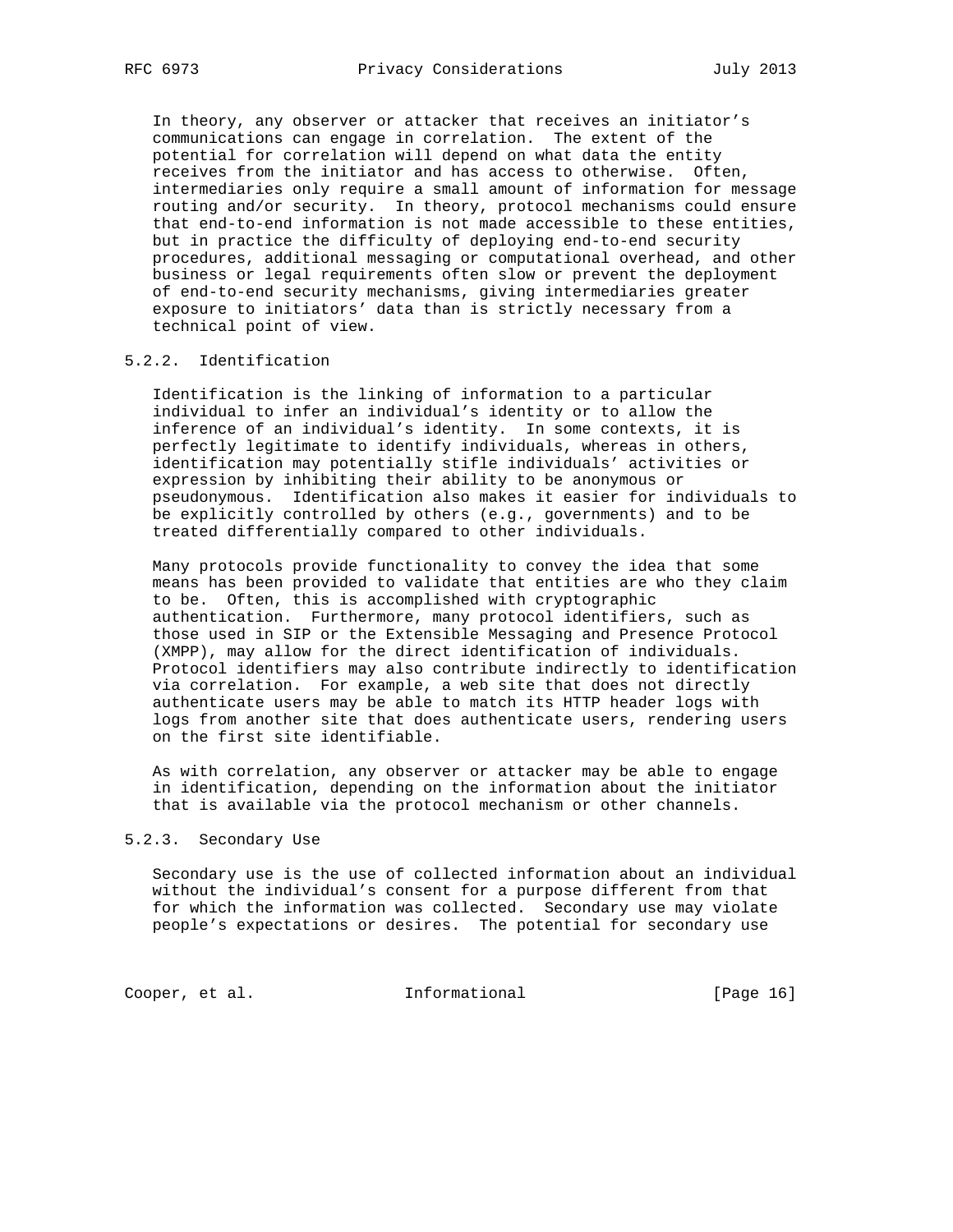can generate uncertainty as to how one's information will be used in the future, potentially discouraging information exchange in the first place. Secondary use encompasses any use of data, including disclosure.

 One example of secondary use would be an authentication server that uses a network access server's Access-Requests to track an initiator's location. Any observer or attacker could potentially make unwanted secondary uses of initiators' data. Protecting against secondary use is typically outside the scope of IETF protocols.

# 5.2.4. Disclosure

 Disclosure is the revelation of information about an individual that affects the way others judge the individual. Disclosure can violate individuals' expectations of the confidentiality of the data they share. The threat of disclosure may deter people from engaging in certain activities for fear of reputational harm, or simply because they do not wish to be observed.

 Any observer or attacker that receives data about an initiator may engage in disclosure. Sometimes disclosure is unintentional because system designers do not realize that information being exchanged relates to individuals. The most common way for protocols to limit disclosure is by providing access control mechanisms (discussed in Section 5.2.5). A further example is provided by the IETF geolocation privacy architecture [RFC6280], which supports a way for users to express a preference that their location information not be disclosed beyond the intended recipient.

# 5.2.5. Exclusion

 Exclusion is the failure to allow individuals to know about the data that others have about them and to participate in its handling and use. Exclusion reduces accountability on the part of entities that maintain information about people and creates a sense of vulnerability in relation to individuals' ability to control how information about them is collected and used.

 The most common way for Internet protocols to be involved in enforcing exclusion is through access control mechanisms. The presence architecture developed in the IETF is a good example where individuals are included in the control of information about them. Using a rules expression language (e.g., presence authorization rules [RFC5025]), presence clients can authorize the specific conditions under which their presence information may be shared.

Cooper, et al. 1nformational [Page 17]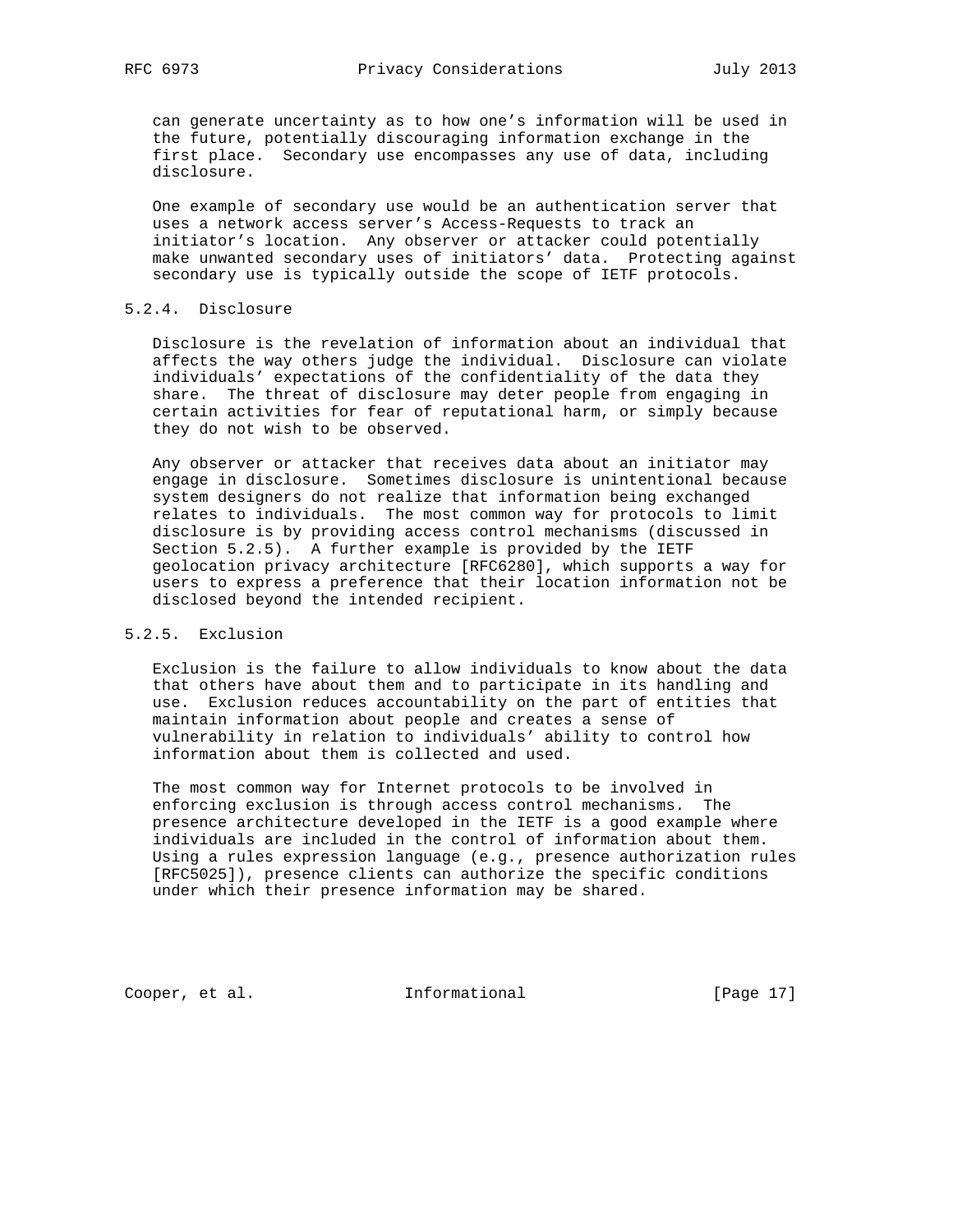Exclusion is primarily considered problematic when the recipient fails to involve the initiator in decisions about data collection, handling, and use. Eavesdroppers engage in exclusion by their very nature, since their data collection and handling practices are covert.

#### 6. Threat Mitigations

 Privacy is notoriously difficult to measure and quantify. The extent to which a particular protocol, system, or architecture "protects" or "enhances" privacy is dependent on a large number of factors relating to its design, use, and potential misuse. However, there are certain widely recognized classes of mitigations against the threats discussed in Section 5. This section describes three categories of relevant mitigations: (1) data minimization, (2) user participation, and (3) security. The privacy mitigations described in this section can loosely be mapped to existing privacy principles, such as the Fair Information Practices, but they have been adapted to fit the target audience of this document.

#### 6.1. Data Minimization

 Data minimization refers to collecting, using, disclosing, and storing the minimal data necessary to perform a task. Reducing the amount of data exchanged reduces the amount of data that can be misused or leaked.

 Data minimization can be effectuated in a number of different ways, including by limiting collection, use, disclosure, retention, identifiability, sensitivity, and access to personal data. Limiting the data collected by protocol elements to only what is necessary (collection limitation) is the most straightforward way to help reduce privacy risks associated with the use of the protocol. In some cases, protocol designers may also be able to recommend limits to the use or retention of data, although protocols themselves are not often capable of controlling these properties.

 However, the most direct application of data minimization to protocol design is limiting identifiability. Reducing the identifiability of data by using pseudonyms or no identifiers at all helps to weaken the link between an individual and his or her communications. Allowing for the periodic creation of new or randomized identifiers reduces the possibility that multiple protocol interactions or communications can be correlated back to the same individual. The following sections explore a number of different properties related to identifiability that protocol designers may seek to achieve.

Cooper, et al. 1nformational [Page 18]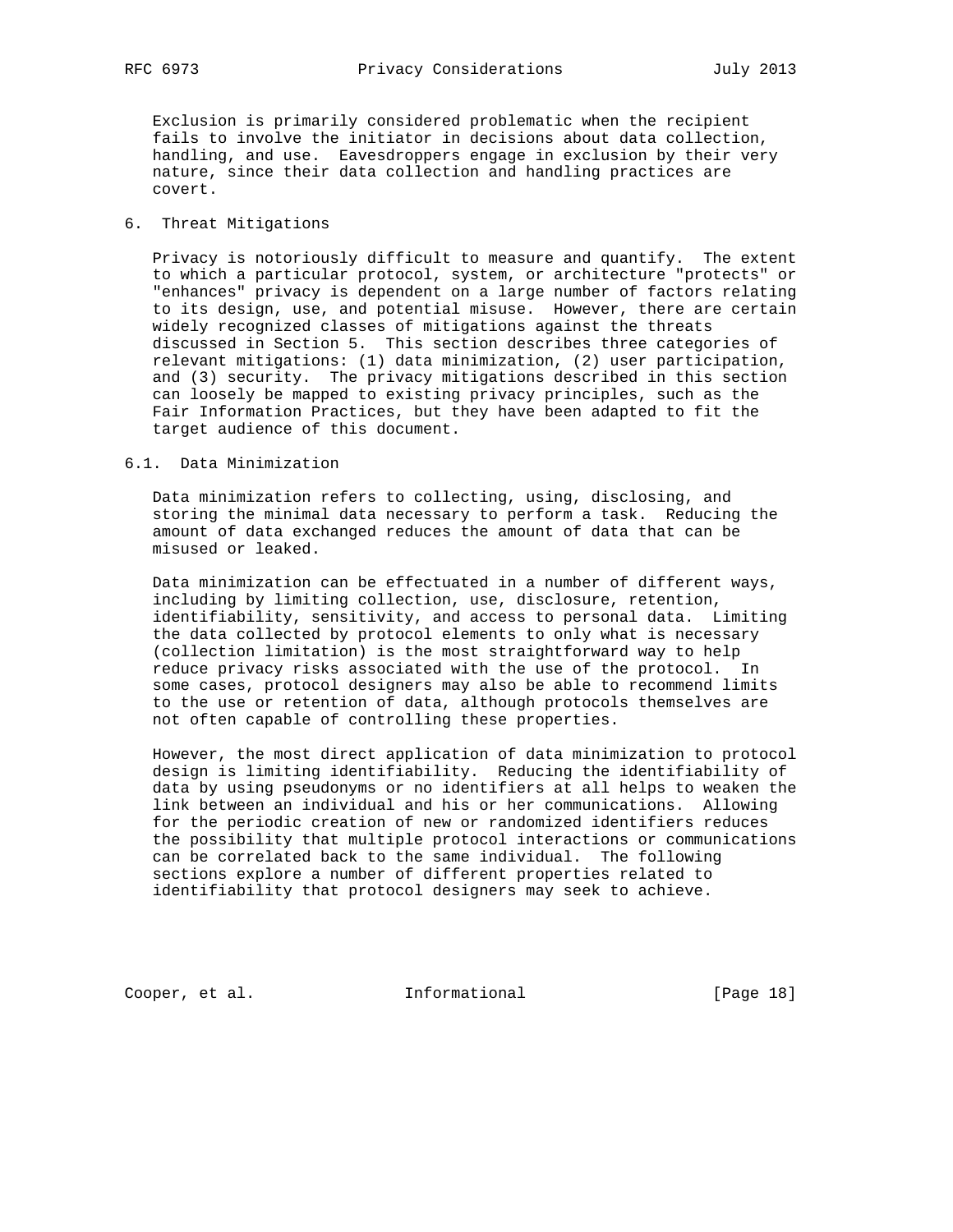Data minimization mitigates the following threats: surveillance, stored data compromise, correlation, identification, secondary use, and disclosure.

# 6.1.1. Anonymity

 To enable anonymity of an individual, there must exist a set of individuals that appear to have the same attribute(s) as the individual. To the attacker or the observer, these individuals must appear indistinguishable from each other. The set of all such individuals is known as the anonymity set, and membership of this set may vary over time.

 The composition of the anonymity set depends on the knowledge of the observer or attacker. Thus, anonymity is relative with respect to the observer or attacker. An initiator may be anonymous only within a set of potential initiators -- its initiator anonymity set -- which itself may be a subset of all individuals that may initiate communications. Conversely, a recipient may be anonymous only within a set of potential recipients -- its recipient anonymity set. Both anonymity sets may be disjoint, may overlap, or may be the same.

 As an example, consider RFC 3325 (P-Asserted-Identity (PAI)) [RFC3325], an extension for the Session Initiation Protocol (SIP) that allows an individual, such as a Voice over IP (VoIP) caller, to instruct an intermediary that he or she trusts not to populate the SIP From header field with the individual's authenticated and verified identity. The recipient of the call, as well as any other entity outside of the individual's trust domain, would therefore only learn that the SIP message (typically a SIP INVITE) was sent with a header field 'From: "Anonymous" <sip:anonymous@anonymous.invalid>' rather than the individual's address-of-record, which is typically thought of as the "public address" of the user. When PAI is used, the individual becomes anonymous within the initiator anonymity set that is populated by every individual making use of that specific intermediary.

 Note that this example ignores the fact that the recipient may infer or obtain personal data from the other SIP payloads (e.g., SIP Via and Contact headers, the Session Description Protocol (SDP)). The implication is that PAI only attempts to address a particular threat, namely the disclosure of identity (in the From header) with respect to the recipient. This caveat makes the analysis of the specific protocol extension easier but cannot be assumed when conducting analysis of an entire architecture.

Cooper, et al. 1nformational [Page 19]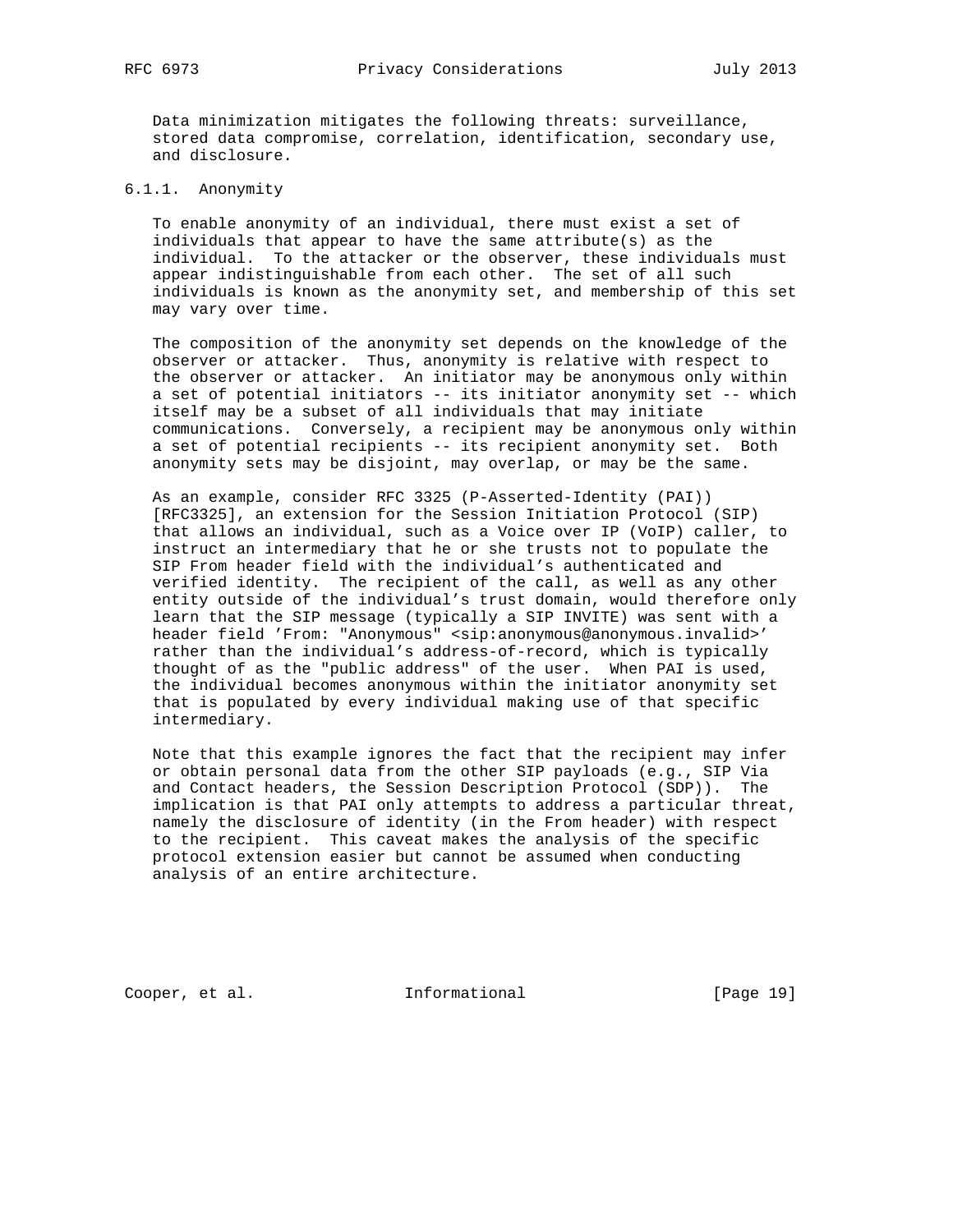#### 6.1.2. Pseudonymity

 In the context of Internet protocols, almost all identifiers can be nicknames or pseudonyms, since there is typically no requirement to use personal names in protocols. However, in certain scenarios it is reasonable to assume that personal names will be used (with vCard [RFC6350], for example).

 Pseudonymity is strengthened when less personal data can be linked to the pseudonym; when the same pseudonym is used less often and across fewer contexts; and when independently chosen pseudonyms are more frequently used for new actions (making them, from an observer's or attacker's perspective, unlinkable).

 For Internet protocols, the following are important considerations: whether protocols allow pseudonyms to be changed without human interaction, the default length of pseudonym lifetimes, to whom pseudonyms are exposed, how individuals are able to control disclosure, how often pseudonyms can be changed, and the consequences of changing them.

#### 6.1.3. Identity Confidentiality

 An initiator has identity confidentiality when any party other than the recipient cannot sufficiently identify the initiator within the anonymity set. The size of the anonymity set has a direct impact on identity confidentiality, since the smaller the set is, the easier it is to identify the initiator. Identity confidentiality aims to provide a protection against eavesdroppers and intermediaries rather than against the intended communication endpoints.

 As an example, consider the network access authentication procedures utilizing the Extensible Authentication Protocol (EAP) [RFC3748]. EAP includes an identity exchange where the Identity Response is primarily used for routing purposes and selecting which EAP method to use. Since EAP Identity Requests and Identity Responses are sent in cleartext, eavesdroppers and intermediaries along the communication path between the EAP peer and the EAP server can snoop on the identity, which is encoded in the form of the Network Access Identifier (NAI) as defined in RFC 4282 [RFC4282]. To address this threat, as discussed in RFC 4282 [RFC4282], the username part of the NAI (but not the realm part) can be hidden from these eavesdroppers and intermediaries with the cryptographic support offered by EAP methods. Identity confidentiality has become a recommended design criteria for EAP (see [RFC4017]). The EAP method for 3rd Generation Authentication and Key Agreement (EAP-AKA) [RFC4187], for example, protects the EAP peer's identity against passive adversaries by utilizing temporal identities. The EAP-Internet Key Exchange

Cooper, et al. 1nformational [Page 20]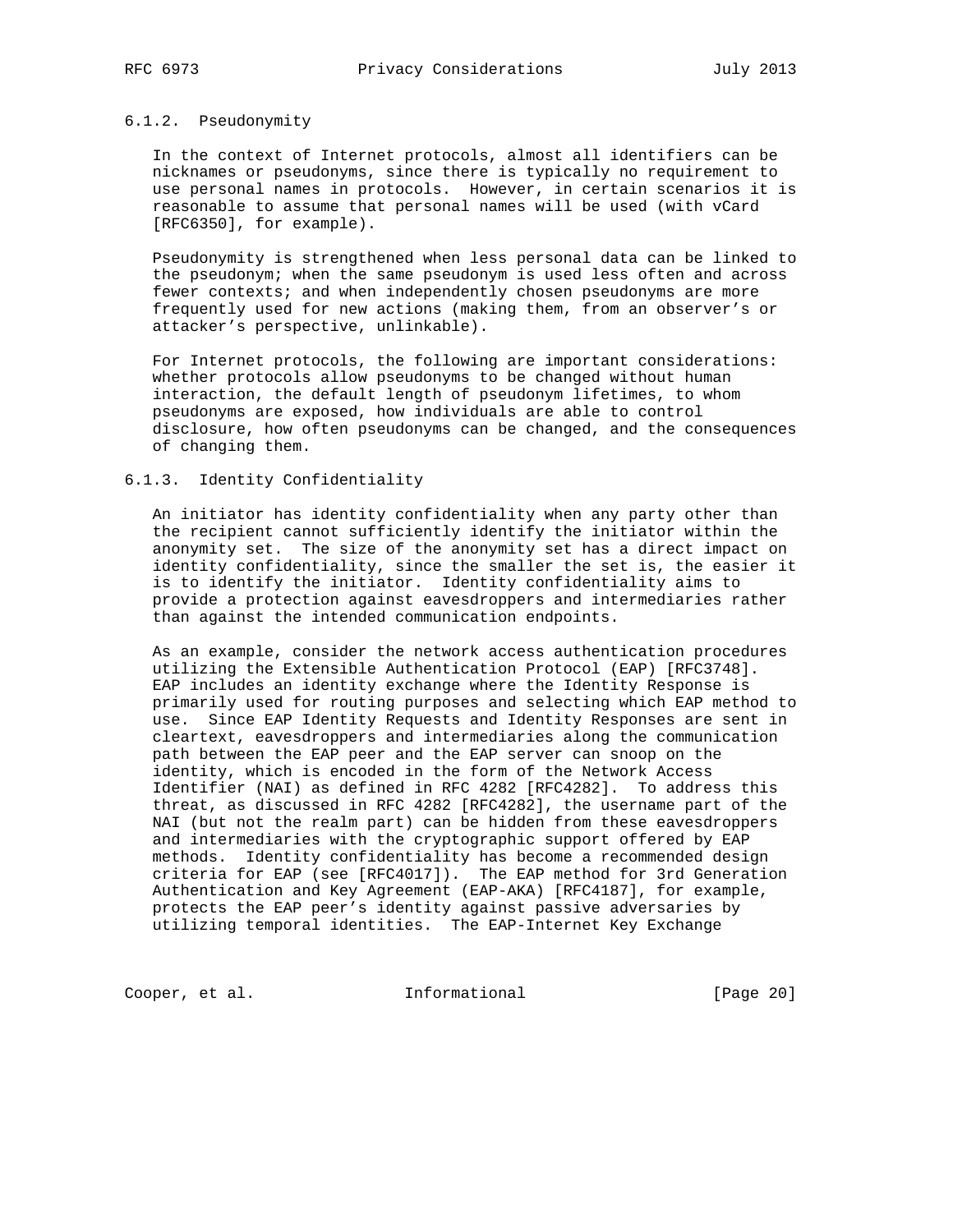Protocol version 2 (EAP-IKEv2) method [RFC5106] is an example of an EAP method that offers protection against active attackers with regard to the individual's identity.

6.1.4. Data Minimization within Identity Management

 Modern systems are increasingly relying on multi-party transactions to authenticate individuals. Many of these systems make use of an identity provider that is responsible for providing AAA functionality to relying parties that offer some protected resources. To facilitate these functions, an identity provider will usually go through a process of verifying the individual's identity and issuing credentials to the individual. When an individual seeks to make use of a service provided by the relying party, the relying party relies on the authentication assertions provided by its identity provider. Note that in more sophisticated scenarios the authentication assertions are traits that demonstrate the individual's capabilities and roles. The authorization responsibility may also be shared between the identity provider and the relying party and does not necessarily need to reside only with the identity provider.

 Such systems have the ability to support a number of properties that minimize data collection in different ways:

 In certain use cases, relying parties do not need to know the real name or date of birth of an individual (for example, when the individual's age is the only attribute that needs to be authenticated).

 Relying parties that collude can be prevented from using an individual's credentials to track the individual. That is, two different relying parties can be prevented from determining that the same individual has authenticated to both of them. This typically requires identity management protocol support as well as support by both the relying party and the identity provider.

 The identity provider can be prevented from knowing which relying parties an individual interacted with. This requires, at a minimum, avoiding direct communication between the identity provider and the relying party at the time when access to a resource by the initiator is made.

#### 6.2. User Participation

 As explained in Section 5.2.5, data collection and use that happen "in secret", without the individual's knowledge, are apt to violate the individual's expectation of privacy and may create incentives for misuse of data. As a result, privacy regimes tend to include

Cooper, et al. 1nformational [Page 21]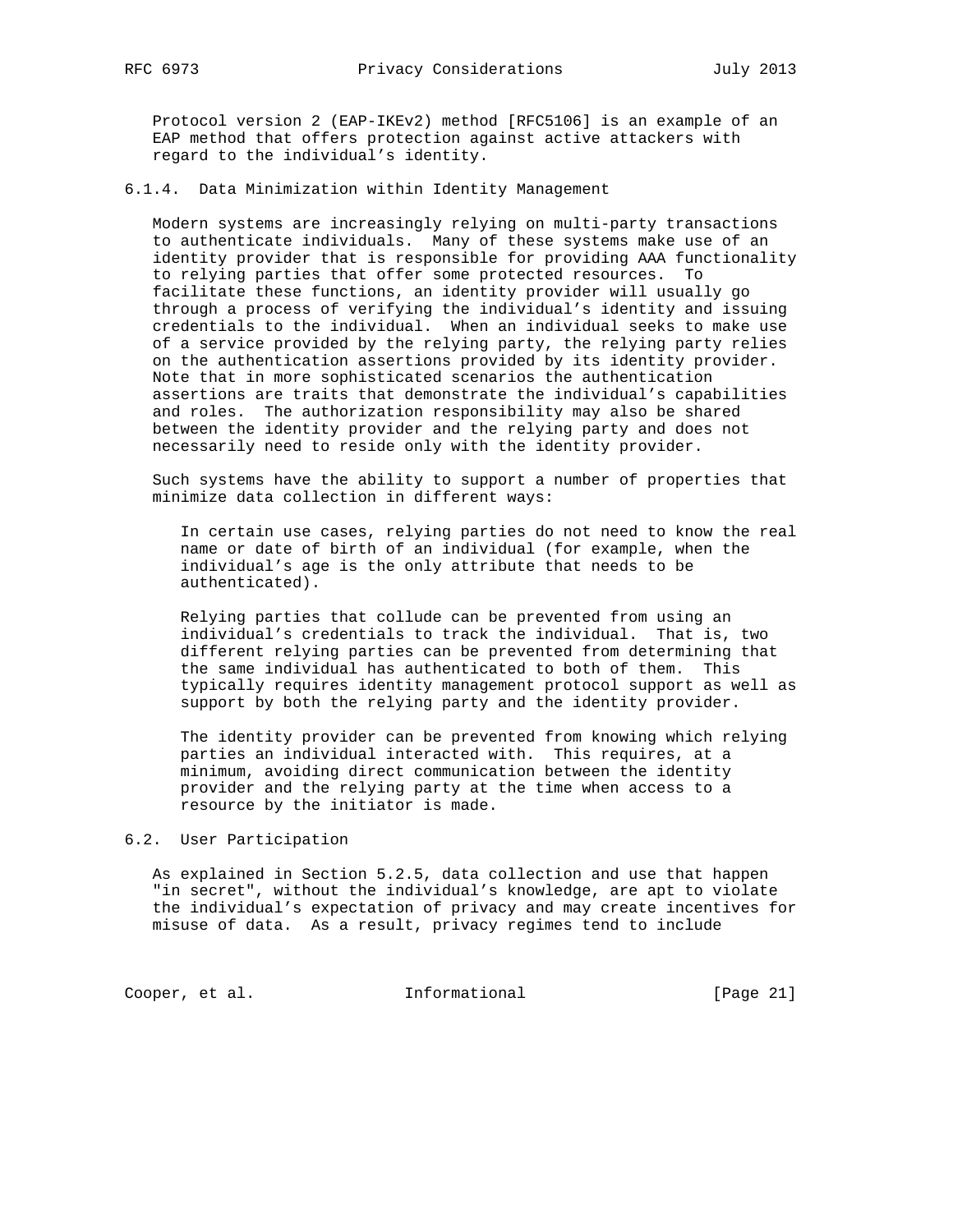provisions to require informing individuals about data collection and use and involving them in decisions about the treatment of their data. In an engineering context, supporting the goal of user participation usually means providing ways for users to control the data that is shared about them. It may also mean providing ways for users to signal how they expect their data to be used and shared. Different protocol and architectural designs can make supporting user participation (for example, the ability to support a dialog box for user interaction) easier or harder; for example, OAuth-based services may have more natural hooks for user input than AAA services.

 User participation mitigates the following threats: surveillance, secondary use, disclosure, and exclusion.

#### 6.3. Security

 Keeping data secure at rest and in transit is another important component of privacy protection. As they are described in Section 2 of [RFC3552], a number of security goals also serve to enhance privacy:

- o Confidentiality: Keeping data secret from unintended listeners.
- o Peer entity authentication: Ensuring that the endpoint of a communication is the one that is intended (in support of maintaining confidentiality).
- o Unauthorized usage: Limiting data access to only those users who are authorized. (Note that this goal also falls within data minimization.)
- o Inappropriate usage: Limiting how authorized users can use data. (Note that this goal also falls within data minimization.)

 Note that even when these goals are achieved, the existence of items of interest -- attributes, identifiers, identities, communications, actions (such as the sending or receiving of a communication), or anything else an attacker or observer might be interested in -- may still be detectable, even if they are not readable. Thus, undetectability, in which an observer or attacker cannot sufficiently distinguish whether an item of interest exists or not, may be considered as a further security goal (albeit one that can be extremely difficult to accomplish).

 Detection of the protocols or applications in use via traffic analysis may be particularly difficult to defend against. As with the anonymity of individuals, achieving "protocol anonymity" requires that multiple protocols or applications exist that appear to have the

Cooper, et al. 1nformational [Page 22]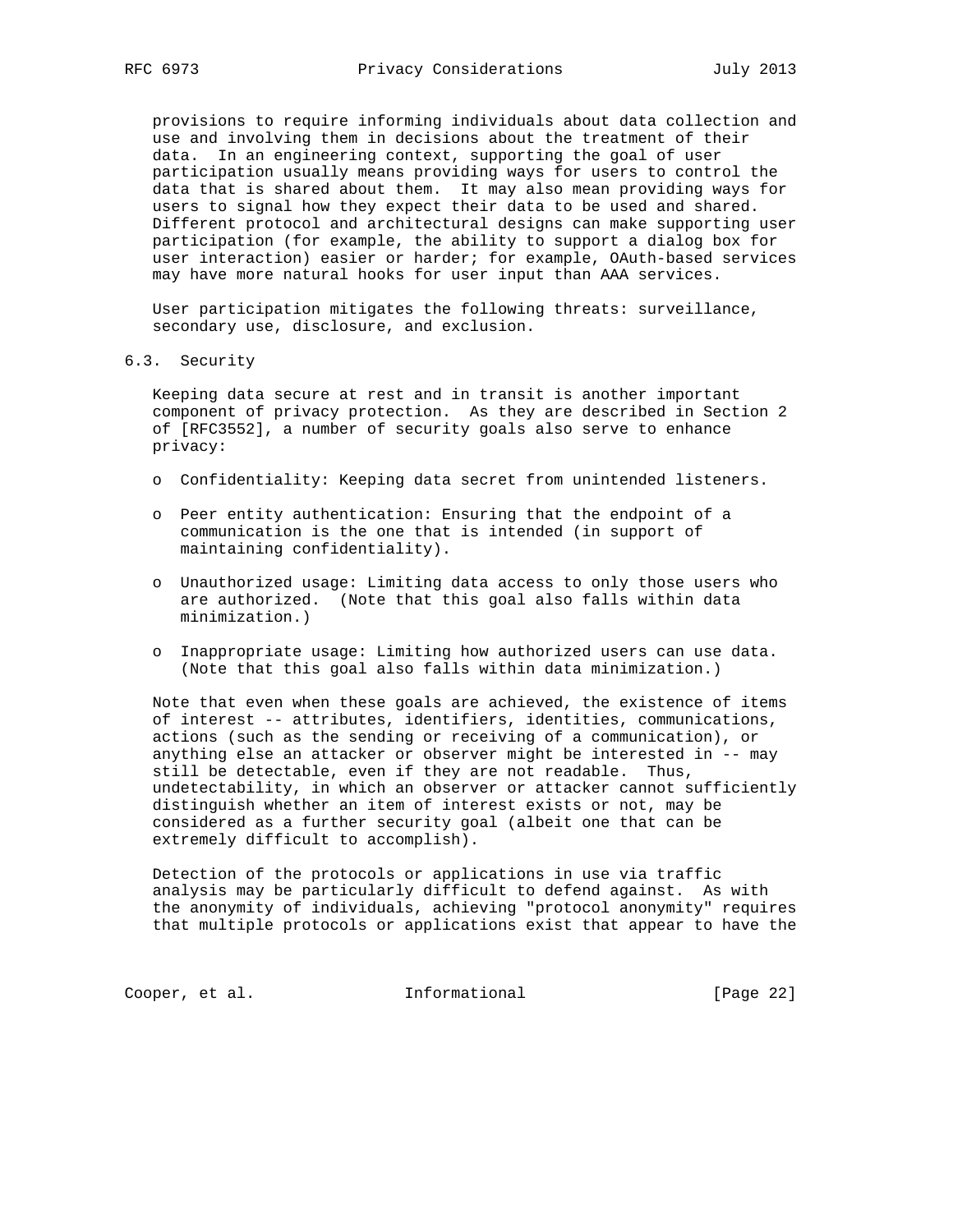same attributes -- packet sizes, content, token locations, or inter-packet timing, for example. An attacker or observer will not be able to use traffic analysis to identify which protocol or application is in use if multiple protocols or applications are indistinguishable.

 Defending against the threat of traffic analysis will be possible to different extents for different protocols, may depend on implementation- or use-specific details, and may depend on which other protocols already exist and whether they share similar traffic characteristics. The defenses will also vary relative to what the protocol is designed to do; for example, in some situations randomizing packet sizes, timing, or token locations will reduce the threat of traffic analysis, whereas in other situations (real-time communications, for example) holding some or all of those factors constant is a more appropriate defense. See "Guidelines for the Use of Variable Bit Rate Audio with Secure RTP" [RFC6562] for an example of how these kinds of trade-offs should be evaluated.

 By providing proper security protection, the following threats can be mitigated: surveillance, stored data compromise, misattribution, secondary use, disclosure, and intrusion.

7. Guidelines

 This section provides guidance for document authors in the form of a questionnaire about a protocol being designed. The questionnaire may be useful at any point in the design process, particularly after document authors have developed a high-level protocol model as described in [RFC4101].

 Note that the guidance provided in this section does not recommend specific practices. The range of protocols developed in the IETF is too broad to make recommendations about particular uses of data or how privacy might be balanced against other design goals. However, by carefully considering the answers to each question, document authors should be able to produce a comprehensive analysis that can serve as the basis for discussion of whether the protocol adequately protects against privacy threats. This guidance is meant to help the thought process of privacy analysis; it does not provide specific directions for how to write a privacy considerations section.

 The framework is divided into four sections: three sections that address each of the mitigation classes from Section 6, plus a general section. Security is not fully elaborated, since substantial guidance already exists in [RFC3552].

Cooper, et al. 1nformational [Page 23]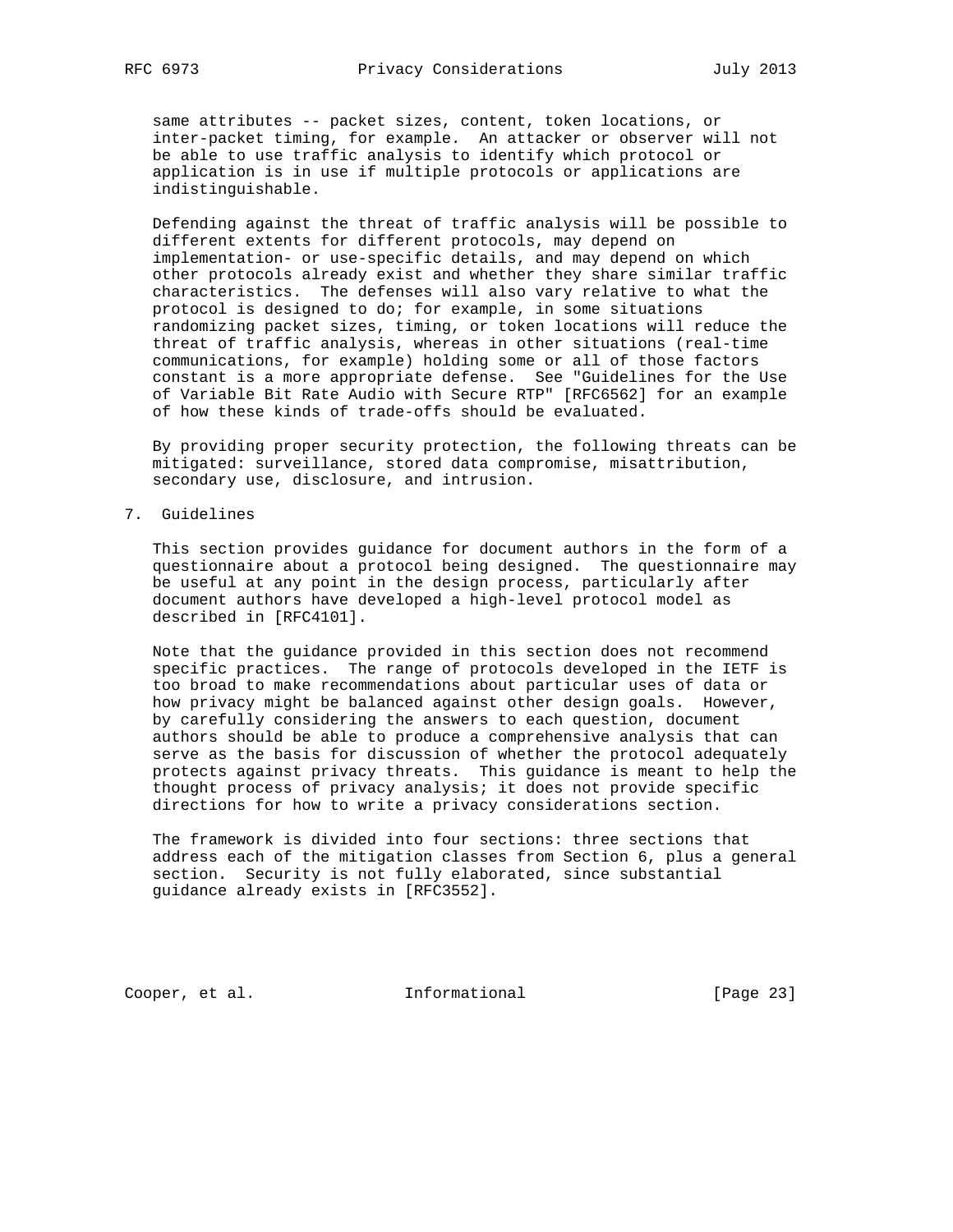# 7.1. Data Minimization

- a. Identifiers. What identifiers does the protocol use for distinguishing initiators of communications? Does the protocol use identifiers that allow different protocol interactions to be correlated? What identifiers could be omitted or be made less identifying while still fulfilling the protocol's goals?
- b. Data. What information does the protocol expose about individuals, their devices, and/or their device usage (other than the identifiers discussed in (a))? To what extent is this information linked to the identities of the individuals? How does the protocol combine personal data with the identifiers discussed in (a)?
- c. Observers. Which information discussed in (a) and (b) is exposed to each other protocol entity (i.e., recipients, intermediaries, and enablers)? Are there ways for protocol implementers to choose to limit the information shared with each entity? Are there operational controls available to limit the information shared with each entity?
- d. Fingerprinting. In many cases, the specific ordering and/or occurrences of information elements in a protocol allow users, devices, or software using the protocol to be fingerprinted. Is this protocol vulnerable to fingerprinting? If so, how? Can it be designed to reduce or eliminate the vulnerability? If not, why not?
- e. Persistence of identifiers. What assumptions are made in the protocol design about the lifetime of the identifiers discussed in (a)? Does the protocol allow implementers or users to delete or replace identifiers? How often does the specification recommend deleting or replacing identifiers by default? Can the identifiers, along with other state information, be set to automatically expire?
- f. Correlation. Does the protocol allow for correlation of identifiers? Are there expected ways that information exposed by the protocol will be combined or correlated with information obtained outside the protocol? How will such combination or correlation facilitate fingerprinting of a user, device, or application? Are there expected combinations or correlations with outside data that will make users of the protocol more identifiable?

Cooper, et al. 1nformational [Page 24]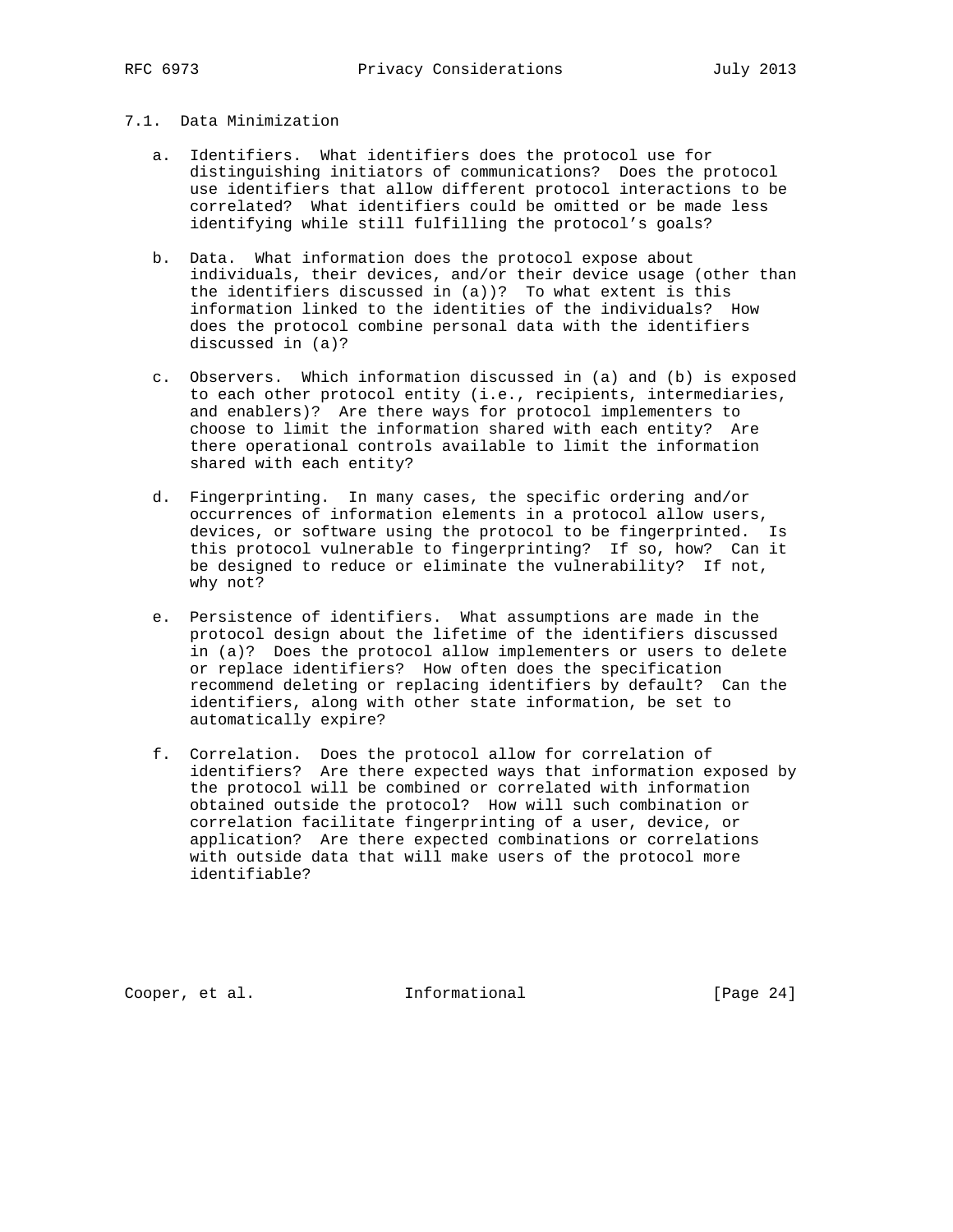- g. Retention. Does the protocol or its anticipated uses require that the information discussed in (a) or (b) be retained by recipients, intermediaries, or enablers? If so, why? Is the retention expected to be persistent or temporary?
- 7.2. User Participation
	- a. User control. What controls or consent mechanisms does the protocol define or require before personal data or identifiers are shared or exposed via the protocol? If no such mechanisms or controls are specified, is it expected that control and consent will be handled outside of the protocol?
	- b. Control over sharing with individual recipients. Does the protocol provide ways for initiators to share different information with different recipients? If not, are there mechanisms that exist outside of the protocol to provide initiators with such control?
	- c. Control over sharing with intermediaries. Does the protocol provide ways for initiators to limit which information is shared with intermediaries? If not, are there mechanisms that exist outside of the protocol to provide users with such control? Is it expected that users will have relationships that govern the use of the information (contractual or otherwise) with those who operate these intermediaries?
	- d. Preference expression. Does the protocol provide ways for initiators to express individuals' preferences to recipients or intermediaries with regard to the collection, use, or disclosure of their personal data?
- 7.3. Security
	- a. Surveillance. How do the protocol's security considerations prevent surveillance, including eavesdropping and traffic analysis? Does the protocol leak information that can be observed through traffic analysis, such as by using a fixed token at fixed offsets, or packet sizes or timing that allow observers to determine characteristics of the traffic (e.g., which protocol is in use or whether the traffic is part of a real-time flow)?
	- b. Stored data compromise. How do the protocol's security considerations prevent or mitigate stored data compromise?

Cooper, et al. 1nformational [Page 25]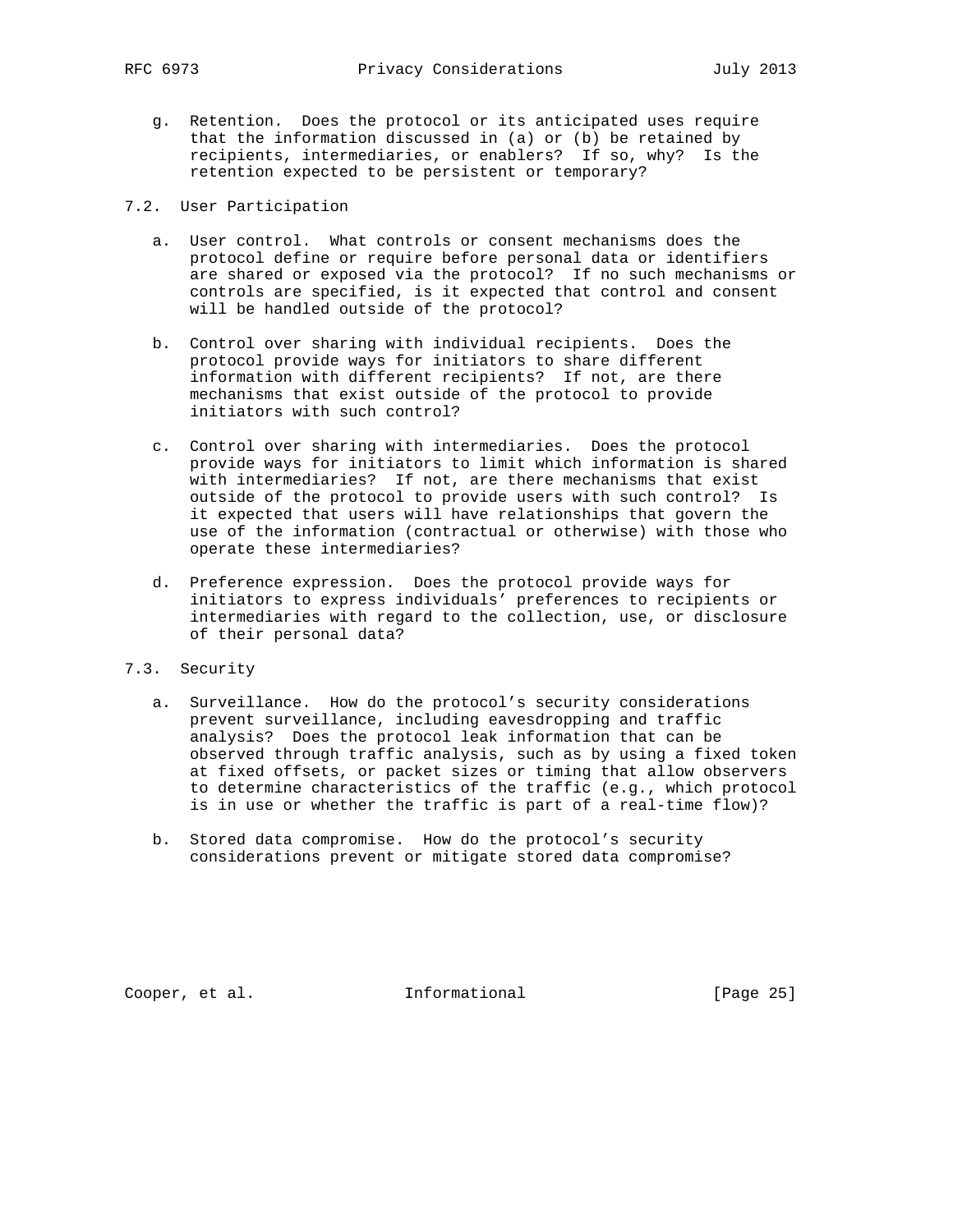- c. Intrusion. How do the protocol's security considerations prevent or mitigate intrusion, including denial-of-service attacks and unsolicited communications more generally?
- d. Misattribution. How do the protocol's mechanisms for identifying and/or authenticating individuals prevent misattribution?
- 7.4. General
	- a. Trade-offs. Does the protocol make trade-offs between privacy and usability, privacy and efficiency, privacy and implementability, or privacy and other design goals? Describe the trade-offs and the rationale for the design chosen.
	- b. Defaults. If the protocol can be operated in multiple modes or with multiple configurable options, does the default mode or option minimize the amount, identifiability, and persistence of the data and identifiers exposed by the protocol? Does the default mode or option maximize the opportunity for user participation? Does it provide the strictest security features of all the modes/options? If the answer to any of these questions is no, explain why less protective defaults were chosen.
- 8. Example

 The following section gives an example of the threat analysis and threat mitigations recommended by this document. It covers a particularly difficult application protocol, presence, to try to demonstrate these principles on an architecture that is vulnerable to many of the threats described above. This text is not intended as an example of a privacy considerations section that might appear in an IETF specification, but rather as an example of the thinking that should go into the design of a protocol when considering privacy as a first principle.

 A presence service, as defined in the abstract in [RFC2778], allows users of a communications service to monitor one another's availability and disposition in order to make decisions about communicating. Presence information is highly dynamic and generally characterizes whether a user is online or offline, busy or idle, away from communications devices or nearby, and the like. Necessarily, this information has certain privacy implications, and from the start the IETF approached this work with the aim of providing users with the controls to determine how their presence information would be shared. The Common Profile for Presence (CPP) [RFC3859] defines a set of logical operations for delivery of presence information. This abstract model is applicable to multiple presence systems. The SIP

Cooper, et al. 1nformational [Page 26]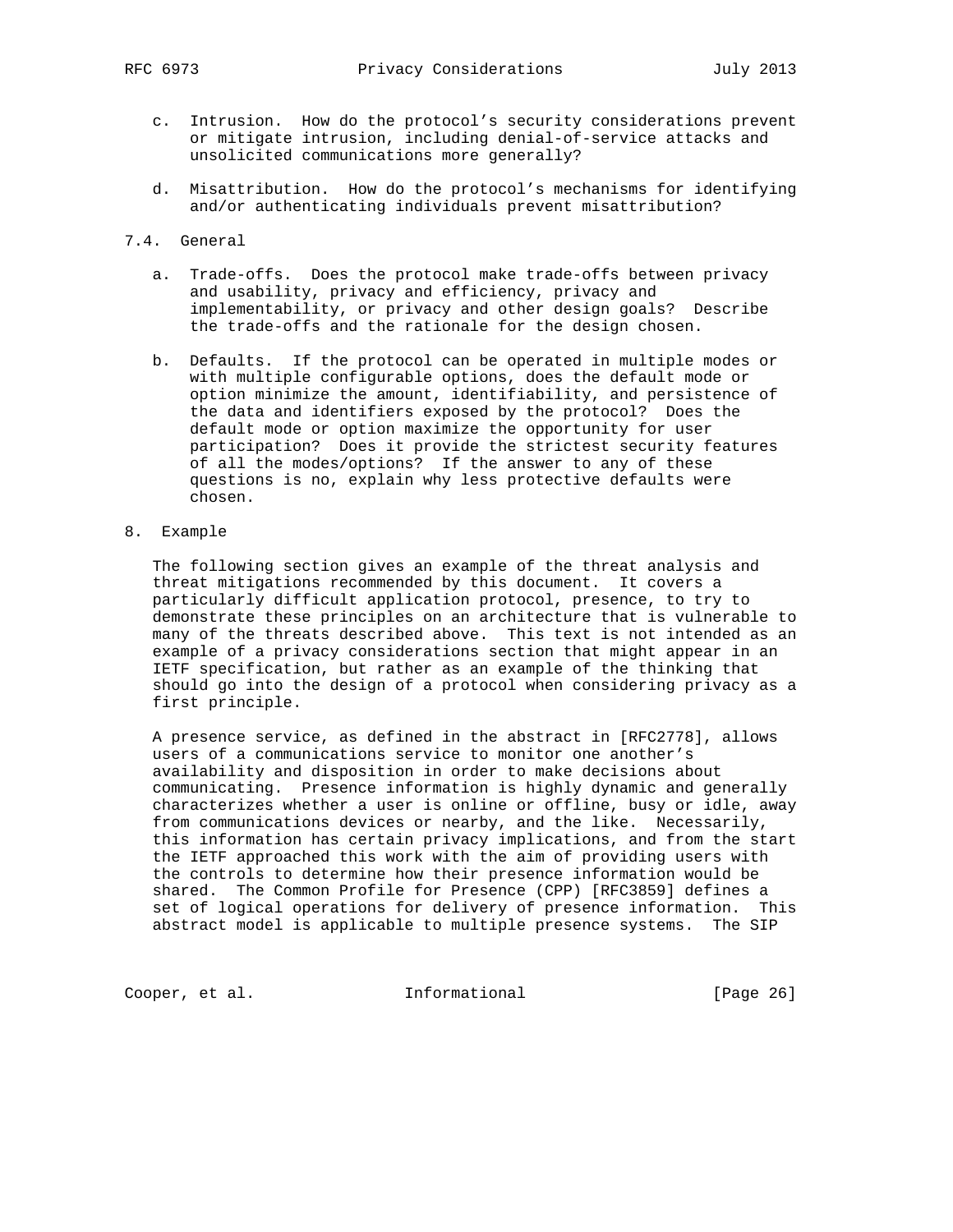for Instant Messaging and Presence Leveraging Extensions (SIMPLE) presence system [RFC3856] uses CPP as its baseline architecture, and the presence operations in the Extensible Messaging and Presence Protocol (XMPP) have also been mapped to CPP [RFC3922].

 The fundamental architecture defined in RFC 2778 and RFC 3859 is a mediated one. Clients (presentities in RFC 2778 terms) publish their presence information to presence servers, which in turn distribute information to authorized watchers. Presence servers thus retain presence information for an interval of time, until it either changes or expires, so that it can be revealed to authorized watchers upon request. This architecture mirrors existing pre-standard deployment models. The integration of an explicit authorization mechanism into the presence architecture has been widely successful in involving the end users in the decision-making process before sharing information. Nearly all presence systems deployed today provide such a mechanism, typically through a reciprocal authorization system by which a pair of users, when they agree to be "buddies", consent to divulge their presence information to one another. Buddylists are managed by servers but controlled by end users. Users can also explicitly block one another through a similar interface, and in some deployments it is desirable to provide "polite blocking" of various kinds.

 From a perspective of privacy design, however, the classical presence architecture represents nearly a worst-case scenario. In terms of data minimization, presentities share their sensitive information with presence services, and while services only share this presence information with watchers authorized by the user, no technical mechanism constrains those watchers from relaying presence to further third parties. Any of these entities could conceivably log or retain presence information indefinitely. The sensitivity cannot be mitigated by rendering the user anonymous, as it is indeed the purpose of the system to facilitate communications between users who know one another. The identifiers employed by users are long-lived and often contain personal information, including personal names and the domains of service providers. While users do participate in the construction of buddylists and blacklists, they do so with little prospect for accountability: the user effectively throws their presence information over the wall to a presence server that in turn distributes the information to watchers. Users typically have no way to verify that presence is being distributed only to authorized watchers, especially as it is the server that authenticates watchers, not the end user. Moreover, connections between the server and all publishers and consumers of presence data are an attractive target for eavesdroppers and require strong confidentiality mechanisms, though again the end user has no way to verify what mechanisms are in place between the presence server and a watcher.

Cooper, et al. 1nformational [Page 27]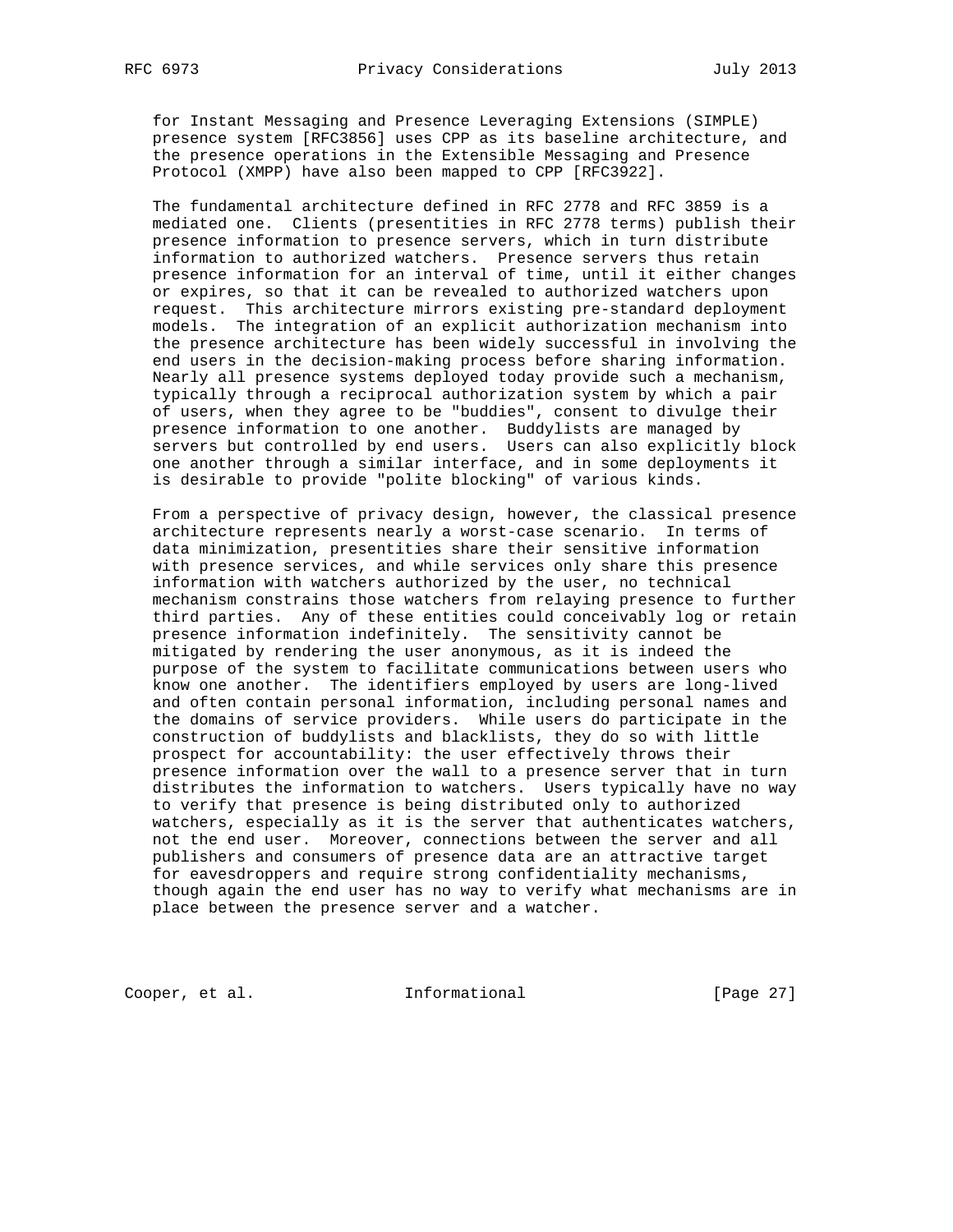Additionally, the sensitivity of presence information is not limited to the disposition and capability to communicate. Capabilities can reveal the type of device that a user employs, for example, and since multiple devices can publish the same user's presence, there are significant risks of allowing attackers to correlate user devices. An important extension to presence was developed to enable the support for location sharing. The effort to standardize protocols for systems sharing geolocation was started in the GEOPRIV working group. During the initial requirements and privacy threat analysis in the process of chartering the working group, it became clear that the system would require an underlying communication mechanism supporting user consent to share location information. The resemblance of these requirements to the presence framework was quickly recognized, and this design decision was documented in [RFC4079]. Location information thus mingles with other presence information available through the system to intermediaries and to authorized watchers.

 Privacy concerns about presence information largely arise due to the built-in mediation of the presence architecture. The need for a presence server is motivated by two primary design requirements of presence: in the first place, the server can respond with an "offline" indication when the user is not online; in the second place, the server can compose presence information published by different devices under the user's control. Additionally, to facilitate the use of URIs as identifiers for entities, some service must operate a host with the domain name appearing in a presence URI, and in practical terms no commercial presence architecture would force end users to own and operate their own domain names. Many end users of applications like presence are behind NATs or firewalls and effectively cannot receive direct connections from the Internet - the persistent bidirectional channel these clients open and maintain with a presence server is essential to the operation of the protocol.

 One must first ask if the trade-off of mediation for presence is worthwhile. Does a server need to be in the middle of all publications of presence information? It might seem that end-to-end encryption of the presence information could solve many of these problems. A presentity could encrypt the presence information with the public key of a watcher and only then send the presence information through the server. The IETF defined an object format for presence information called the Presence Information Data Format (PIDF), which for the purposes of conveying location information was extended to the PIDF Location Object (PIDF-LO) -- these XML objects were designed to accommodate an encrypted wrapper. Encrypting this data would have the added benefit of preventing stored cleartext presence information from being seized by an attacker who manages to compromise a presence server. This proposal, however, quickly runs

Cooper, et al. 1nformational [Page 28]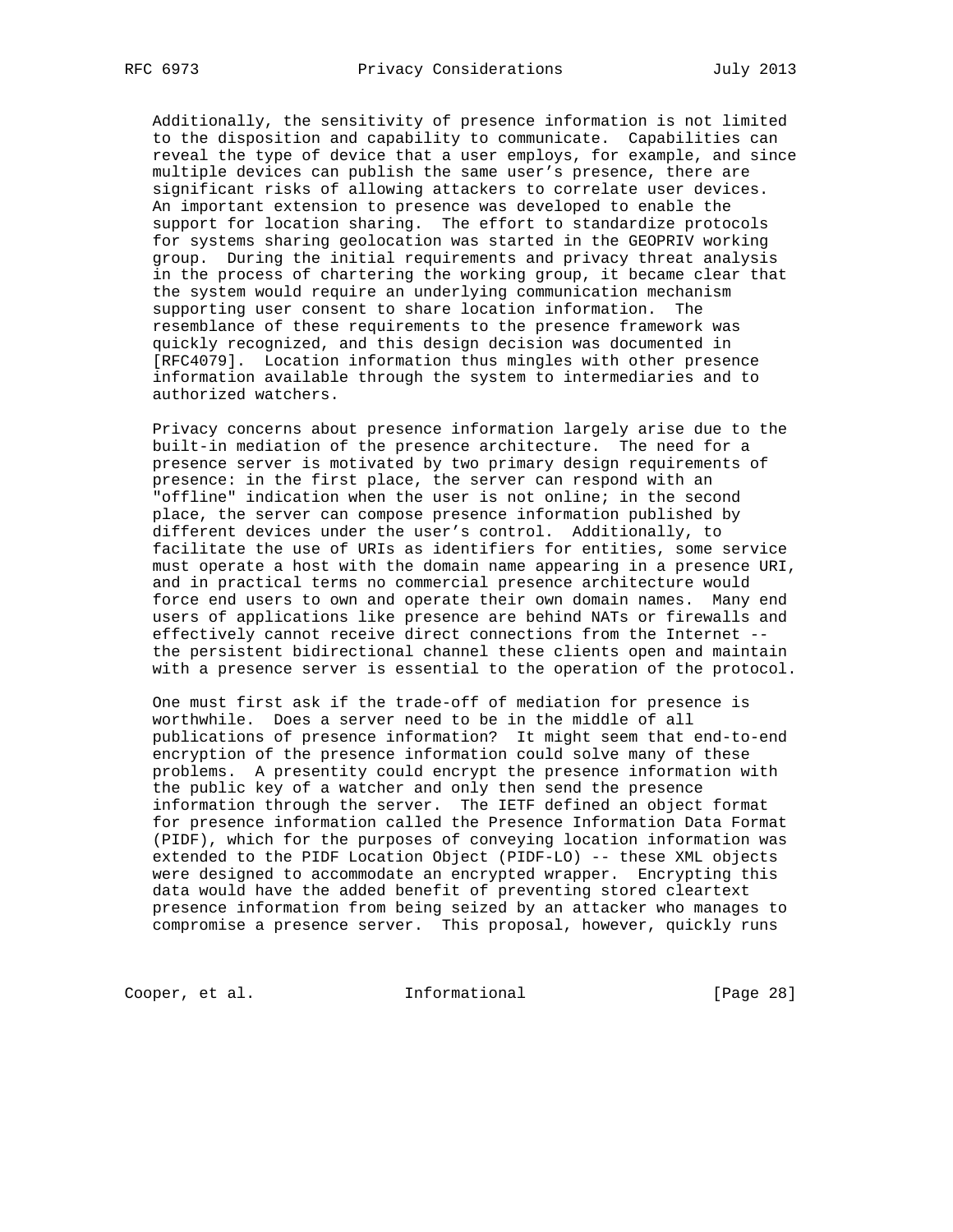into usability problems. Discovering the public keys of watchers is the first difficulty, one that few Internet protocols have addressed successfully. This solution would then require the presentity to publish one encrypted copy of its presence information per authorized watcher to the presence service, regardless of whether or not a watcher is actively seeking presence information -- for a presentity with many watchers, this may place an unacceptable burden on the presence server, especially given the dynamism of presence information. Finally, it prevents the server from composing presence information reported by multiple devices under the same user's control. On the whole, these difficulties render object encryption of presence information a doubtful prospect.

 Some protocols that support presence information, such as SIP, can operate intermediaries in a redirecting mode rather than a publishing or proxying mode. Instead of sending presence information through the server, in other words, these protocols can merely redirect watchers to the presentity, and then presence information could pass directly and securely from the presentity to the watcher. It is worth noting that this would disclose the IP address of the presentity to the watcher, which has its own set of risks. In that case, the presentity can decide exactly what information it would like to share with the watcher in question, it can authenticate the watcher itself with whatever strength of credential it chooses, and with end-to-end encryption it can reduce the likelihood of any eavesdropping. In a redirection architecture, a presence server could still provide the necessary "offline" indication without requiring the presence server to observe and forward all information itself. This mechanism is more promising than encryption but also suffers from significant difficulties. It too does not provide for composition of presence information from multiple devices -- it in fact forces the watcher to perform this composition itself. The largest single impediment to this approach is, however, the difficulty of creating end-to-end connections between the presentity's device(s) and a watcher, as some or all of these endpoints may be behind NATs or firewalls that prevent peer-to-peer connections. While there are potential solutions for this problem, like Session Traversal Utilities for NAT (STUN) and Traversal Using Relays around NAT (TURN), they add complexity to the overall system.

 Consequently, mediation is a difficult feature of the presence architecture to remove. It is hard to minimize the data shared with intermediaries, especially due to the requirement for composition. Control over sharing with intermediaries must therefore come from some other explicit component of the architecture. As such, the presence work in the IETF focused on improving user participation in the activities of the presence server. This work began in the GEOPRIV working group, with controls on location privacy, as location

Cooper, et al. 1nformational [Page 29]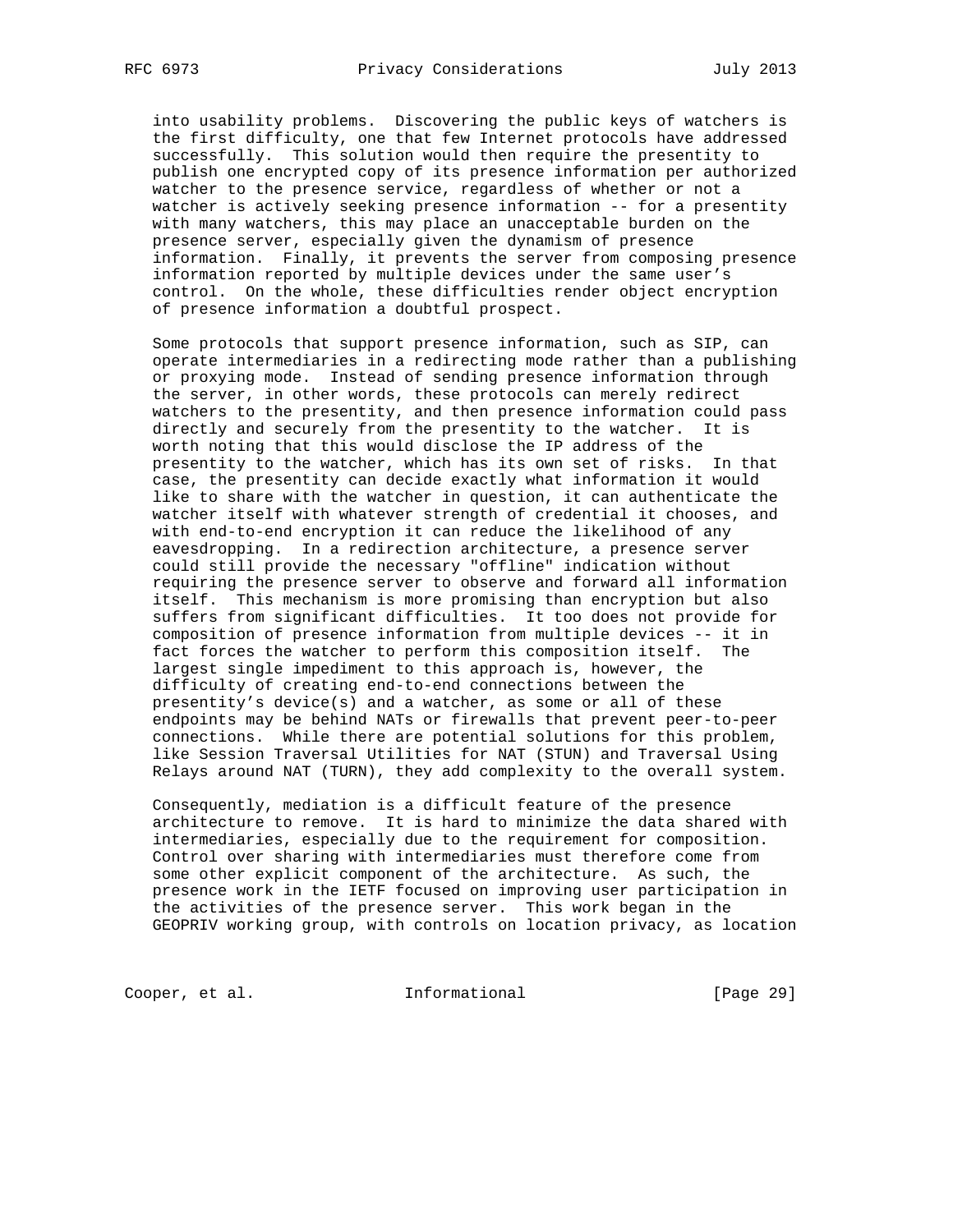of users is perceived as having especially sensitive properties. With the aim of meeting the privacy requirements defined in [RFC2779], a set of usage indications, such as whether retransmission is allowed or when the retention period expires, have been added to the PIDF-LO such that they always travel with the location information itself. These privacy preferences apply not only to the intermediaries that store and forward presence information but also to the watchers who consume it.

 This approach very much follows the spirit of Creative Commons [CC], namely the usage of a limited number of conditions (such as 'Share Alike' [CC-SA]). Unlike Creative Commons, the GEOPRIV working group did not, however, initiate work to produce legal language or design graphical icons, since this would fall outside the scope of the IETF. In particular, the GEOPRIV rules state a preference on the retention and retransmission of location information; while GEOPRIV cannot force any entity receiving a PIDF-LO object to abide by those preferences, if users lack the ability to express them at all, we can guarantee their preferences will not be honored. The GEOPRIV rules can provide a means to establish accountability.

 The retention and retransmission elements were envisioned as the most essential examples of preference expression in sharing presence. The PIDF object was designed for extensibility, and the rulesets created for the PIDF-LO can also be extended to provide new expressions of user preference. Not all user preference information should be bound into a particular PIDF object, however; many forms of access control policy assumed by the presence architecture need to be provisioned in the presence server by some interface with the user. This requirement eventually triggered the standardization of a general access control policy language called the common policy framework (defined in [RFC4745]). This language allows one to express ways to control the distribution of information as simple conditions, actions, and transformation rules expressed in an XML format. Common Policy itself is an abstract format that needs to be instantiated: two examples can be found with the presence authorization rules [RFC5025] and the Geolocation Policy [RFC6772]. The former provides additional expressiveness for presence-based systems, while the latter defines syntax and semantics for location-based conditions and transformations.

 Ultimately, the privacy work on presence represents a compromise between privacy principles and the needs of the architecture and marketplace. While it was not feasible to remove intermediaries from the architecture entirely or prevent their access to presence information, the IETF did provide a way for users to express their preferences and provision their controls at the presence service. We have not had great successes in the implementation space with privacy

Cooper, et al. 1nformational [Page 30]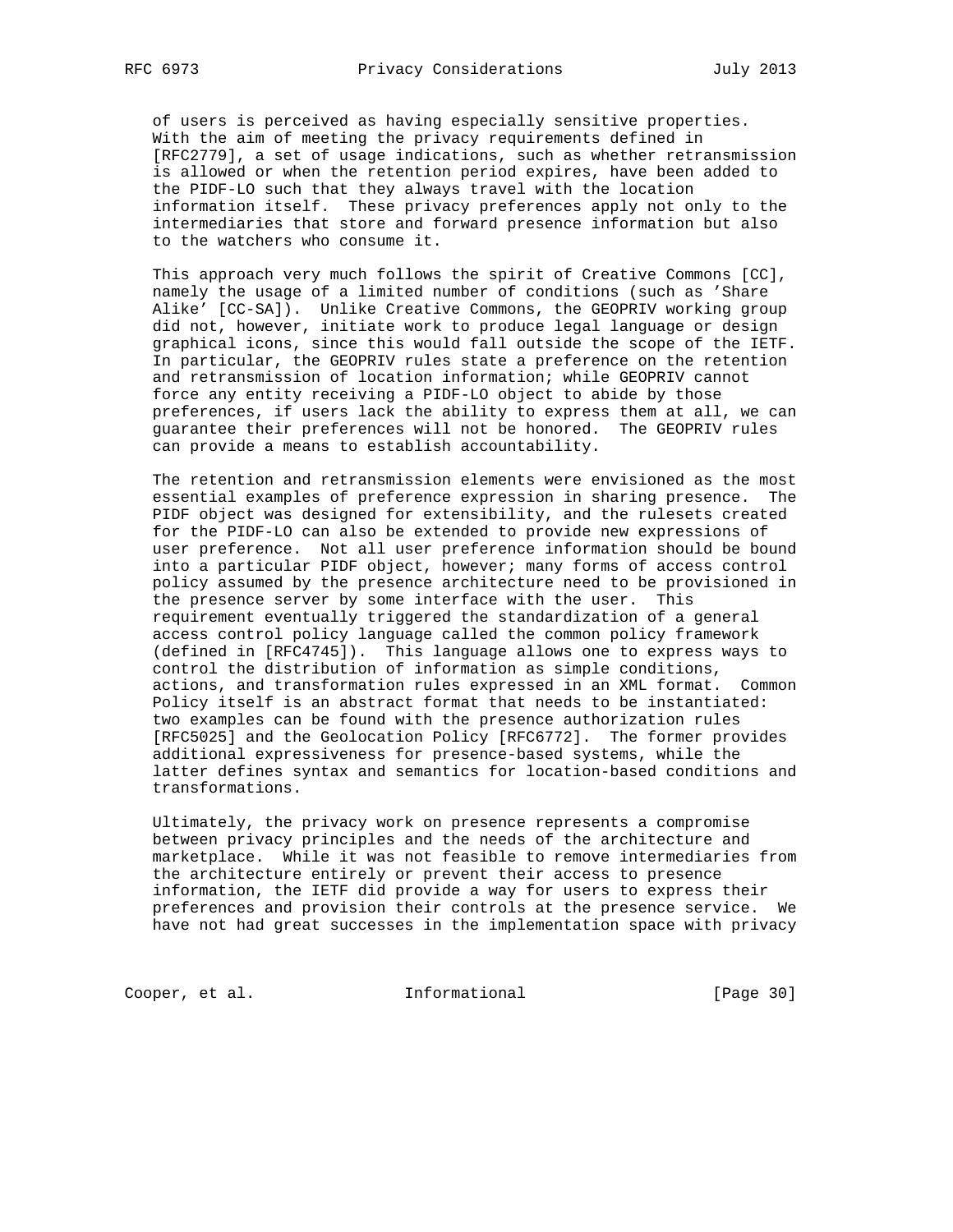mechanisms thus far, but by documenting and acknowledging the limitations of these mechanisms, the designers were able to provide implementers, and end users, with an informed perspective on the privacy properties of the IETF's presence protocols.

9. Security Considerations

 This document describes privacy aspects that protocol designers should consider in addition to regular security analysis.

10. Acknowledgements

 We would like to thank Christine Runnegar for her extensive helpful review comments.

 We would like to thank Scott Brim, Kasey Chappelle, Marc Linsner, Bryan McLaughlin, Nick Mathewson, Eric Rescorla, Scott Bradner, Nat Sakimura, Bjoern Hoehrmann, David Singer, Dean Willis, Lucy Lynch, Trent Adams, Mark Lizar, Martin Thomson, Josh Howlett, Mischa Tuffield, S. Moonesamy, Zhou Sujing, Claudia Diaz, Leif Johansson, Jeff Hodges, Stephen Farrell, Steven Johnston, Cullen Jennings, Ted Hardie, Dave Thaler, Klaas Wierenga, Adrian Farrel, Stephane Bortzmeyer, Dave Crocker, and Hector Santos for their useful feedback on this document.

 Finally, we would like to thank the participants for the feedback they provided during the December 2010 Internet Privacy workshop co-organized by MIT, ISOC, W3C, and the IAB.

 Although John Morris is currently employed by the U.S. Government, he participated in the development of this document in his personal capacity, and the views expressed in the document may not reflect those of his employer.

Cooper, et al. 1nformational [Page 31]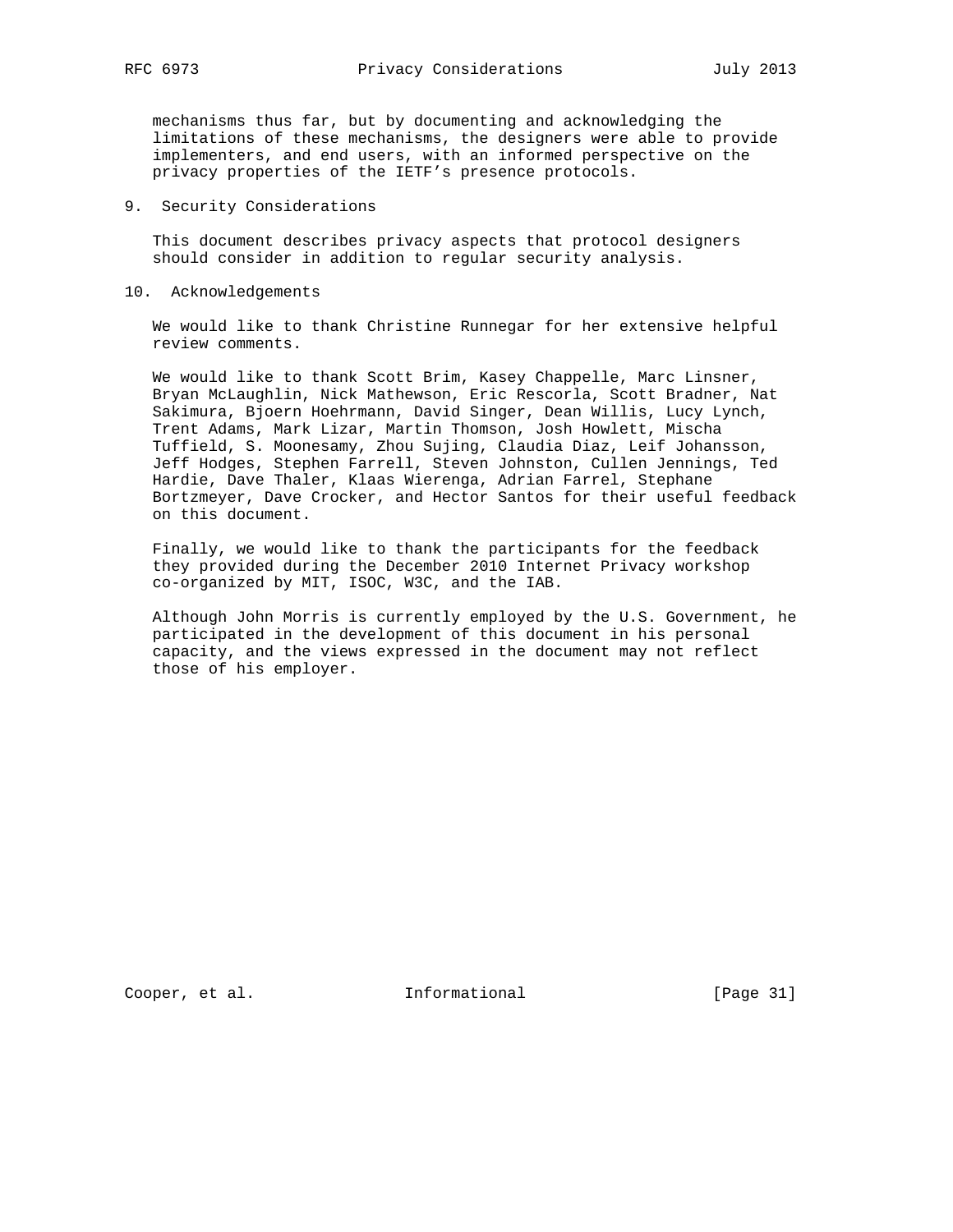11. IAB Members at the Time of Approval

 Bernard Aboba Jari Arkko Marc Blanchet Ross Callon Alissa Cooper Spencer Dawkins Joel Halpern Russ Housley Eliot Lear Xing Li Andrew Sullivan Dave Thaler Hannes Tschofenig

- 12. Informative References
	- [CC-SA] Creative Commons, "Share Alike", 2012, <http://wiki.creativecommons.org/Share\_Alike>.
	- [CC] Creative Commons, "Creative Commons", 2012, <http://creativecommons.org/>.
	- [CoE] Council of Europe, "Recommendation CM/Rec(2010)13 of the Committee of Ministers to member states on the protection of individuals with regard to automatic processing of personal data in the context of profiling", November 2010, <https://wcd.coe.int/ViewDoc.jsp?Ref=CM/Rec%282010%2913>.
	- [EFF] Electronic Frontier Foundation, "Panopticlick", 2013, <http://panopticlick.eff.org>.
	- [FIPs] Gellman, B., "Fair Information Practices: A Basic History", 2012, <http://bobgellman.com/rg-docs/rg-FIPShistory.pdf>.
	- [OECD] Organisation for Economic Co-operation and Development, "OECD Guidelines on the Protection of Privacy and Transborder Flows of Personal Data", (adopted 1980), September 2010, <http://www.oecd.org/>.
	- [PbD] Office of the Information and Privacy Commissioner, Ontario, Canada, "Privacy by Design", 2013, <http://privacybydesign.ca/>.

Cooper, et al. Informational [Page 32]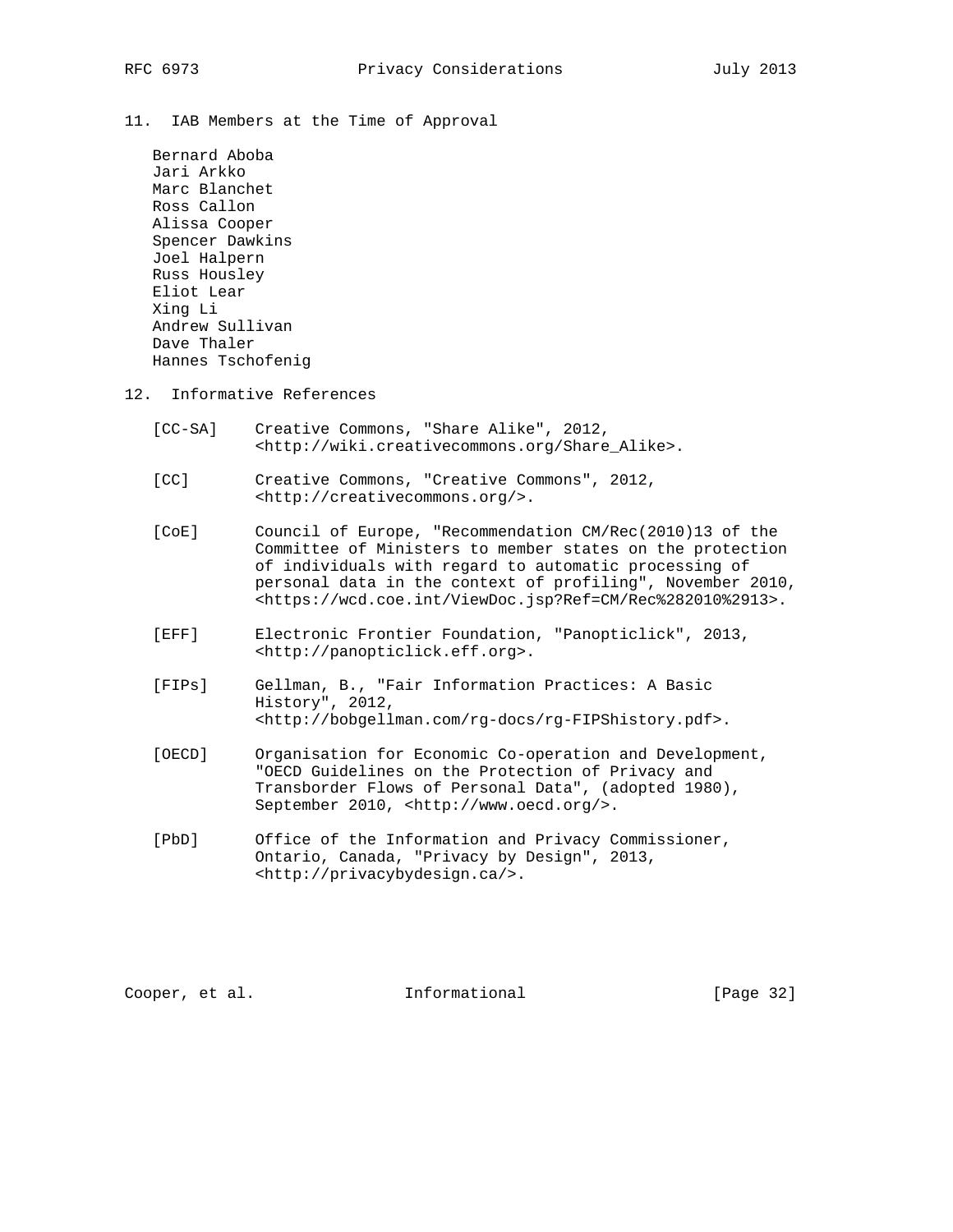- [RFC2616] Fielding, R., Gettys, J., Mogul, J., Frystyk, H., Masinter, L., Leach, P., and T. Berners-Lee, "Hypertext Transfer Protocol -- HTTP/1.1", RFC 2616, June 1999.
- [RFC2778] Day, M., Rosenberg, J., and H. Sugano, "A Model for Presence and Instant Messaging", RFC 2778, February 2000.
- [RFC2779] Day, M., Aggarwal, S., Mohr, G., and J. Vincent, "Instant Messaging / Presence Protocol Requirements", RFC 2779, February 2000.
- [RFC3261] Rosenberg, J., Schulzrinne, H., Camarillo, G., Johnston, A., Peterson, J., Sparks, R., Handley, M., and E. Schooler, "SIP: Session Initiation Protocol", RFC 3261, June 2002.
- [RFC3325] Jennings, C., Peterson, J., and M. Watson, "Private Extensions to the Session Initiation Protocol (SIP) for Asserted Identity within Trusted Networks", RFC 3325, November 2002.
- [RFC3552] Rescorla, E. and B. Korver, "Guidelines for Writing RFC Text on Security Considerations", BCP 72, RFC 3552, July 2003.
- [RFC3748] Aboba, B., Blunk, L., Vollbrecht, J., Carlson, J., and H. Levkowetz, "Extensible Authentication Protocol (EAP)", RFC 3748, June 2004.
- [RFC3856] Rosenberg, J., "A Presence Event Package for the Session Initiation Protocol (SIP)", RFC 3856, August 2004.
- [RFC3859] Peterson, J., "Common Profile for Presence (CPP)", RFC 3859, August 2004.
- [RFC3922] Saint-Andre, P., "Mapping the Extensible Messaging and Presence Protocol (XMPP) to Common Presence and Instant Messaging (CPIM)", RFC 3922, October 2004.
- [RFC4017] Stanley, D., Walker, J., and B. Aboba, "Extensible Authentication Protocol (EAP) Method Requirements for Wireless LANs", RFC 4017, March 2005.
- [RFC4079] Peterson, J., "A Presence Architecture for the Distribution of GEOPRIV Location Objects", RFC 4079, July 2005.

Cooper, et al. 1nformational [Page 33]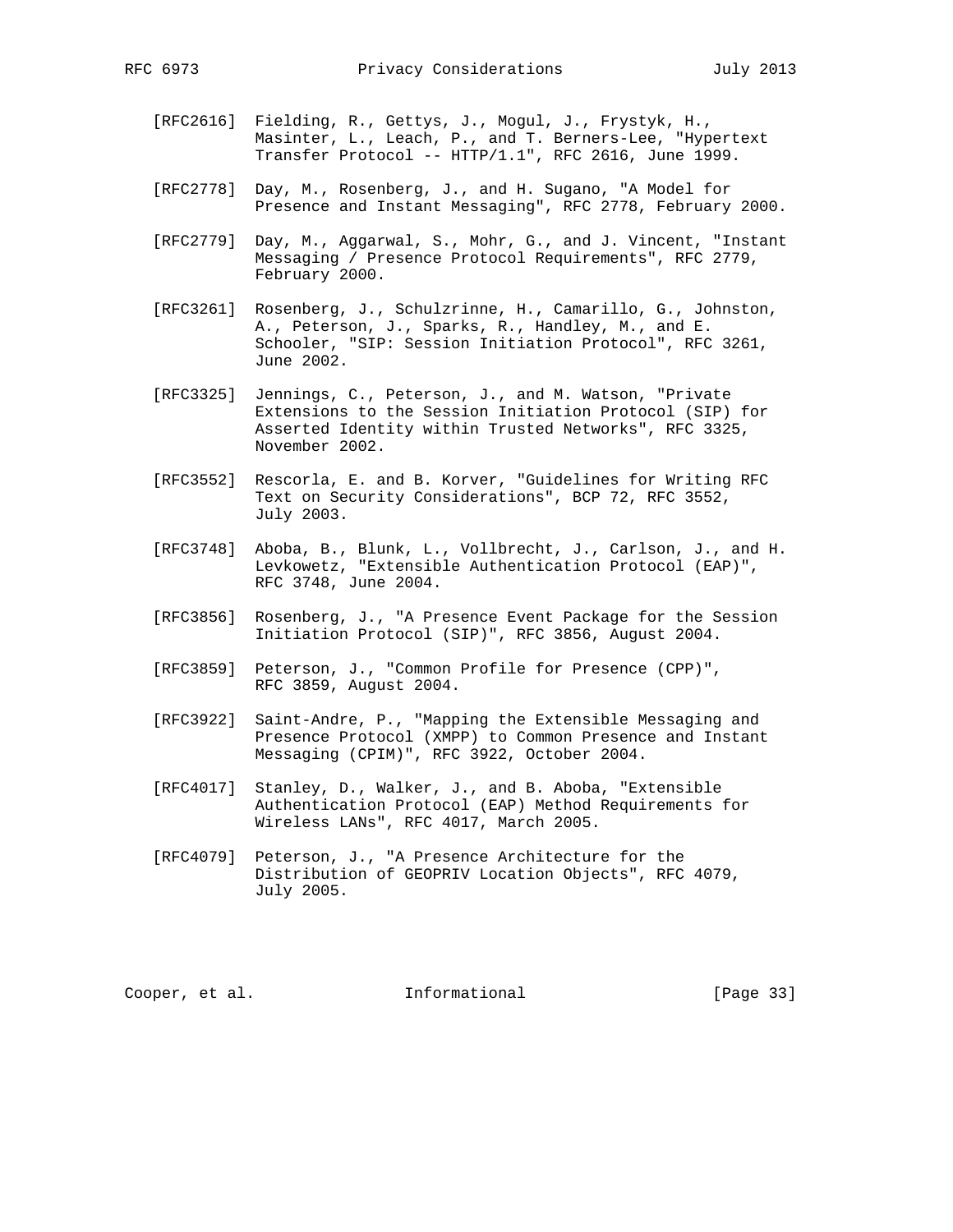- [RFC4101] Rescorla, E. and IAB, "Writing Protocol Models", RFC 4101, June 2005.
- [RFC4187] Arkko, J. and H. Haverinen, "Extensible Authentication Protocol Method for 3rd Generation Authentication and Key Agreement (EAP-AKA)", RFC 4187, January 2006.
- [RFC4282] Aboba, B., Beadles, M., Arkko, J., and P. Eronen, "The Network Access Identifier", RFC 4282, December 2005.
- [RFC4745] Schulzrinne, H., Tschofenig, H., Morris, J., Cuellar, J., Polk, J., and J. Rosenberg, "Common Policy: A Document Format for Expressing Privacy Preferences", RFC 4745, February 2007.
- [RFC4918] Dusseault, L., "HTTP Extensions for Web Distributed Authoring and Versioning (WebDAV)", RFC 4918, June 2007.
- [RFC4949] Shirey, R., "Internet Security Glossary, Version 2", RFC 4949, August 2007.
- [RFC5025] Rosenberg, J., "Presence Authorization Rules", RFC 5025, December 2007.
- [RFC5077] Salowey, J., Zhou, H., Eronen, P., and H. Tschofenig, "Transport Layer Security (TLS) Session Resumption without Server-Side State", RFC 5077, January 2008.
- [RFC5106] Tschofenig, H., Kroeselberg, D., Pashalidis, A., Ohba, Y., and F. Bersani, "The Extensible Authentication Protocol- Internet Key Exchange Protocol version 2 (EAP-IKEv2) Method", RFC 5106, February 2008.
- [RFC5246] Dierks, T. and E. Rescorla, "The Transport Layer Security (TLS) Protocol Version 1.2", RFC 5246, August 2008.
- [RFC6269] Ford, M., Boucadair, M., Durand, A., Levis, P., and P. Roberts, "Issues with IP Address Sharing", RFC 6269, June 2011.
- [RFC6280] Barnes, R., Lepinski, M., Cooper, A., Morris, J., Tschofenig, H., and H. Schulzrinne, "An Architecture for Location and Location Privacy in Internet Applications", BCP 160, RFC 6280, July 2011.
- [RFC6302] Durand, A., Gashinsky, I., Lee, D., and S. Sheppard, "Logging Recommendations for Internet-Facing Servers", BCP 162, RFC 6302, June 2011.

Cooper, et al. 1nformational [Page 34]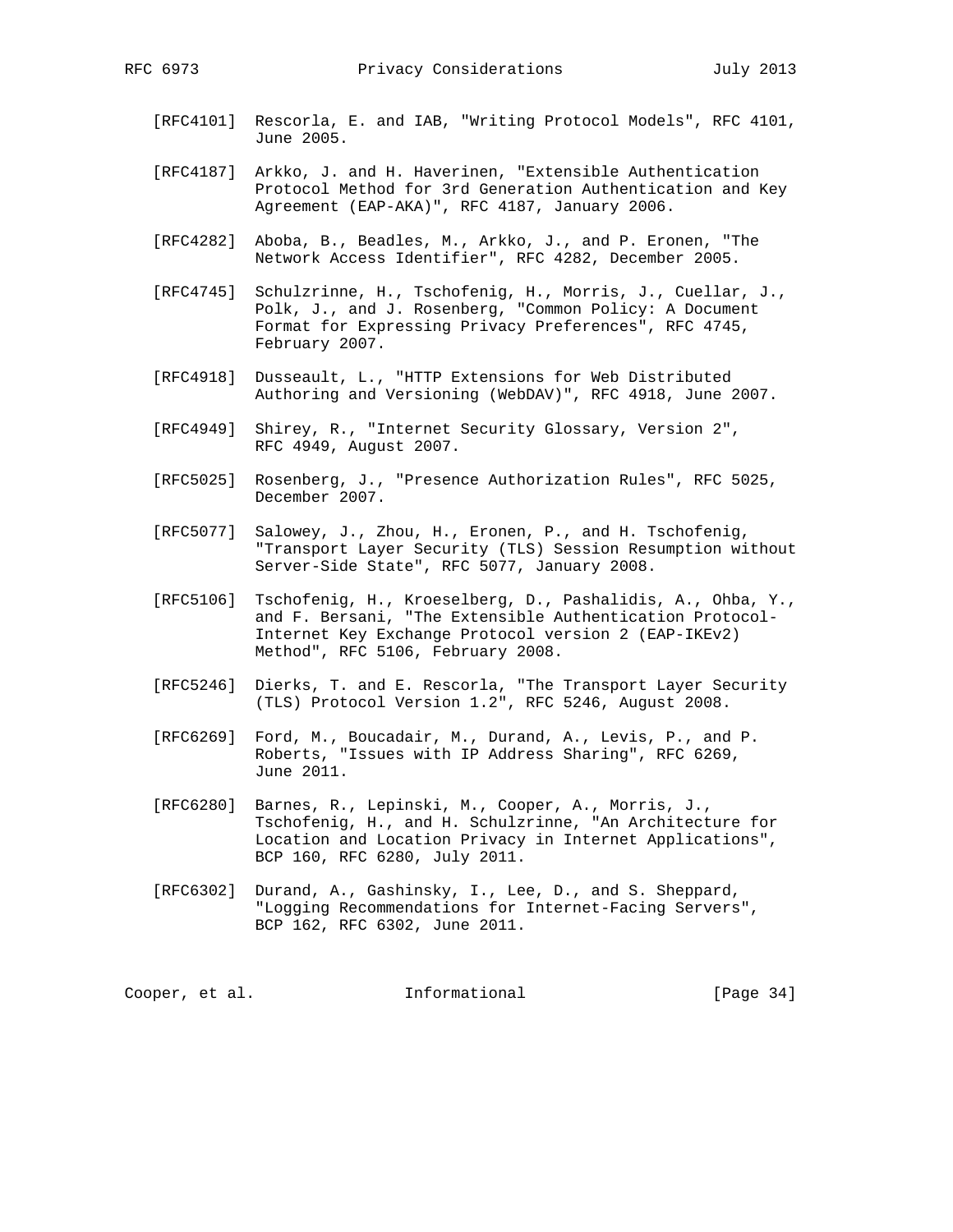- [RFC6350] Perreault, S., "vCard Format Specification", RFC 6350, August 2011.
- [RFC6562] Perkins, C. and JM. Valin, "Guidelines for the Use of Variable Bit Rate Audio with Secure RTP", RFC 6562, March 2012.
- [RFC6716] Valin, JM., Vos, K., and T. Terriberry, "Definition of the Opus Audio Codec", RFC 6716, September 2012.
- [RFC6772] Schulzrinne, H., Tschofenig, H., Cuellar, J., Polk, J., Morris, J., and M. Thomson, "Geolocation Policy: A Document Format for Expressing Privacy Preferences for Location Information", RFC 6772, January 2013.
- [Solove] Solove, D., "Understanding Privacy", March 2010.
- [Tor] The Tor Project, Inc., "Tor", 2013, <https://www.torproject.org/>.
- [Westin] Kumaraguru, P. and L. Cranor, "Privacy Indexes: A Survey of Westin's Studies", December 2005, <http://reports-archive.adm.cs.cmu.edu/anon/isri2005/ CMU-ISRI-05-138.pdf>.

Authors' Addresses

 Alissa Cooper CDT 1634 Eye St. NW, Suite 1100 Washington, DC 20006 US Phone: +1-202-637-9800 EMail: acooper@cdt.org

URI: http://www.cdt.org/

 Hannes Tschofenig Nokia Siemens Networks Linnoitustie 6 Espoo 02600 Finland

 Phone: +358 (50) 4871445 EMail: Hannes.Tschofenig@gmx.net URI: http://www.tschofenig.priv.at

Cooper, et al. Informational [Page 35]